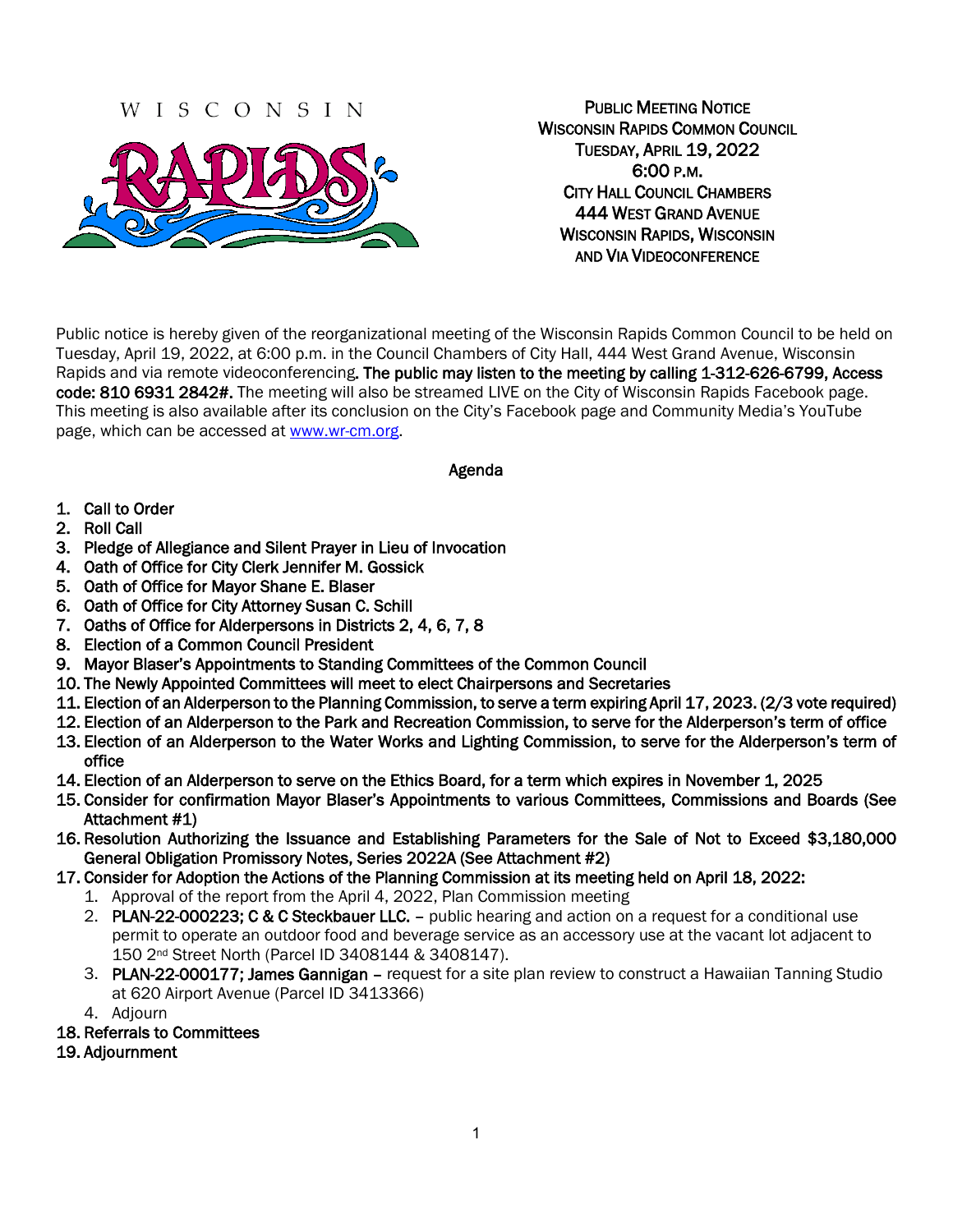#### Jennifer M. Gossick, City Clerk

The City of Wisconsin Rapids encourages participation from all its citizens. If participation at this meeting via audioconference is not possible due to a disability or other reasons, notification to the city clerk's office at least 24 hours prior to the scheduled meeting is encouraged to make the necessary accommodations. Call the clerk at (715) 421-8200 to request accommodations.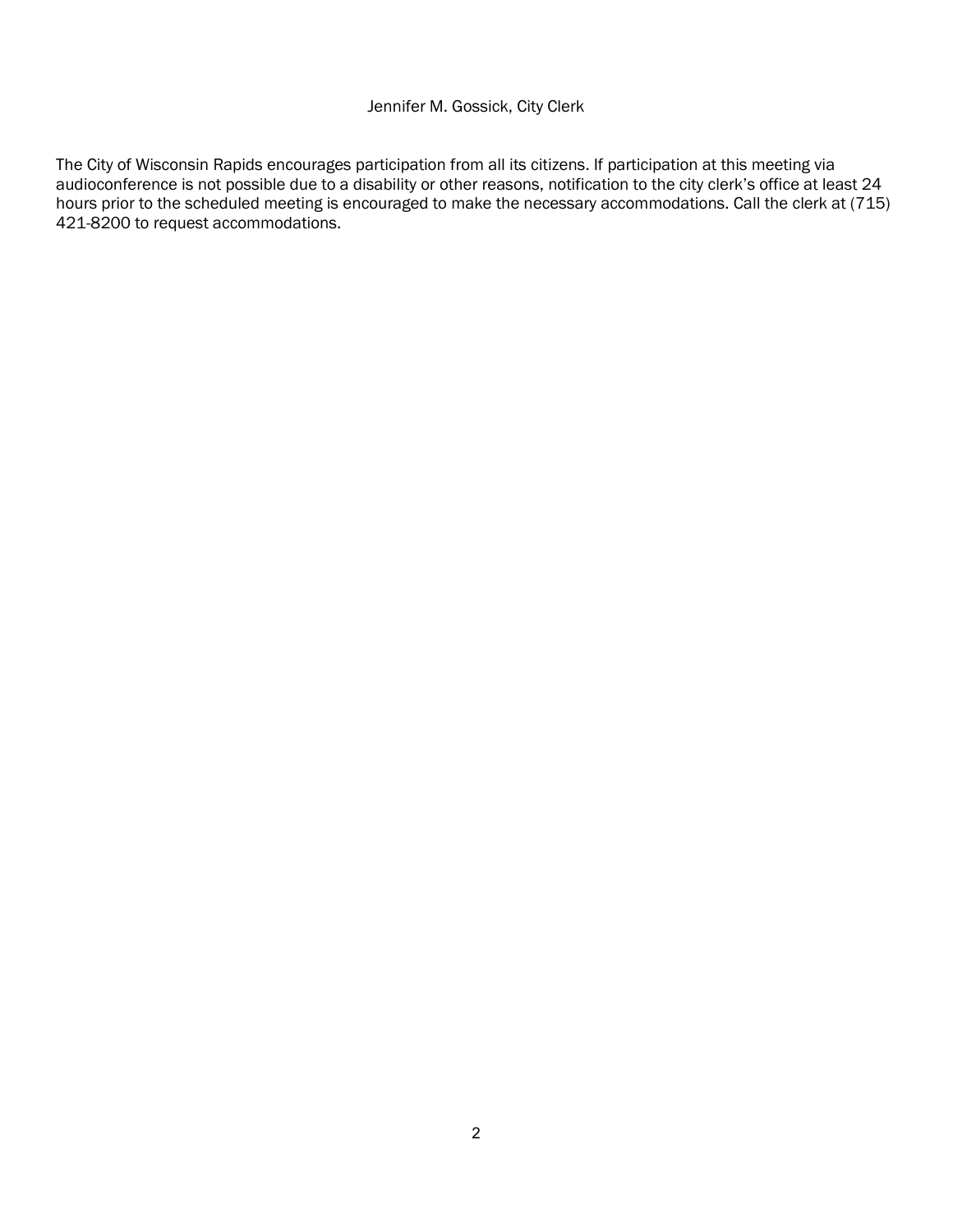

**OFFICE** OF THE **MAYOR** 

April 19, 2022

Dear Alderpersons,

The following appointments are submitted for your approval:

Board of Review

Keith Wilkes, 440 3<sup>rd</sup> Street South, is reappointed as a regular member for a term expiring 5/1/2027. Len Strigel, 1650 2<sup>nd</sup> Avenue South, is reappointed as a regular member for a term expiring 5/1/2027.

Housing Authority David Henke, 2220 11<sup>th</sup> Street South, is reappointed as a regular member for a term expiring 4/30/2027.

#### Park and Recreation Commission

Carolynn Martin, 150 20<sup>th</sup> Avenue South, is reappointed as a regular member for a term expiring 5/1/2027.

Alderperson Tom Rayome, 1220 22<sup>nd</sup> Street North, is reappointed as the Mayor's Appointment for a term expiring 4/19/2023.

#### Police and Fire Commission

Jo Anne Grode, 271 Lyon Street, is appointed as a regular member, to replace Jerry Haasl, for a term expiring 7/1/2024.

Respectfully submitted,

Jhopen

Shane E. Blaser, Mayor

**Shane E. Blaser, Mayor**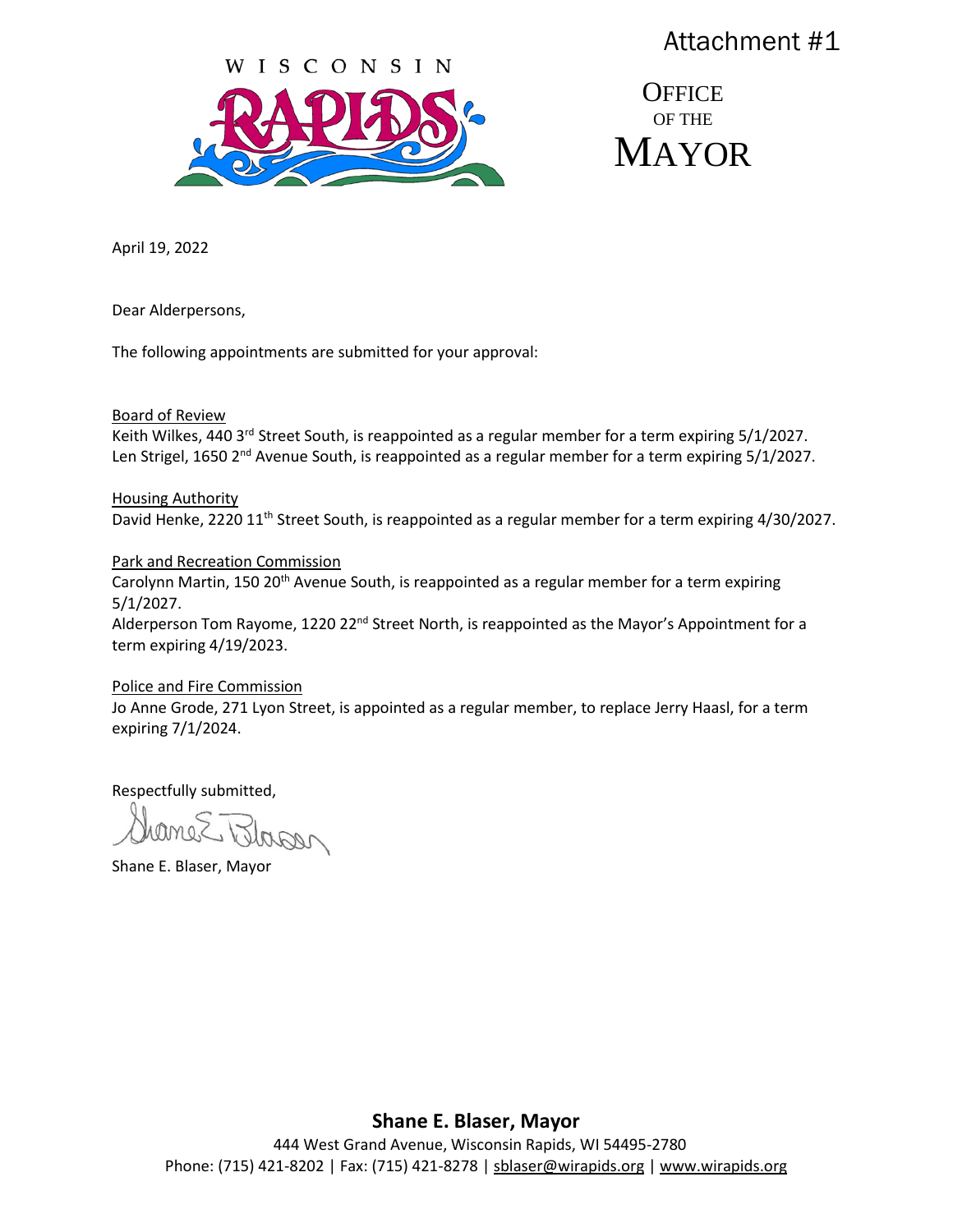#### RESOLUTION NO.

#### RESOLUTION AUTHORIZING THE ISSUANCE AND ESTABLISHING PARAMETERS FOR THE SALE OF NOT TO EXCEED \$3,180,000 GENERAL OBLIGATION PROMISSORY NOTES, SERIES 2022A

WHEREAS, the Common Council of the City of Wisconsin Rapids, Wood County, Wisconsin (the "City") hereby finds and determines that it is necessary, desirable and in the best interest of the City to raise funds for public purposes, including paying the cost of street improvement projects (the "Project");

WHEREAS, the Common Council hereby further finds and determines that it is necessary, desirable and in the best interest of the City to raise funds to pay the cost of refinancing certain outstanding obligations of the City, including interest on them, specifically, a \$785,000 portion of its Taxable Note Anticipation Notes, Series 2020B, dated May 6, 2020 (the "Refunded Obligations") on their June 1, 2022 maturity date (hereinafter the refinancing of the Refunded Obligations shall be referred to as the "Refunding");

WHEREAS, the Common Council hereby finds and determines that the Project is within the City's power to undertake and therefore serves a "public purpose" as that term is defined in Section 67.04(1)(b), Wisconsin Statutes;

WHEREAS, the Common Council deems it to be necessary, desirable and in the best interest of the City to refund the Refunded Obligations for the purpose of providing permanent financing for the projects financed by the Refunded Obligations;

WHEREAS, the City is authorized by the provisions of Section 67.12(12), Wisconsin Statutes, to borrow money and issue general obligation promissory notes for such public purposes and to refinance its outstanding obligations;

WHEREAS, it is the finding of the Common Council that it is in the best interest of the City to direct its financial advisor, Ehlers & Associates, Inc. ("Ehlers"), to take the steps necessary for the City to offer and sell such general obligation promissory notes designated "General Obligation Promissory Notes, Series 2022A" (the "Notes") at public sale and to obtain bids for the purchase of the Notes; and

WHEREAS, in order to facilitate the sale of the Notes in a timely manner, the Common Council hereby finds and determines that it is necessary, desirable and in the best interest of the City to delegate to the City Treasurer/Finance Director and City Clerk (each, an "Authorized Officer") of the City the authority to accept on behalf of the City the bid for the Notes that results in the lowest true interest cost for the Notes (the "Proposal") and meets the terms and conditions provided for in this Resolution by executing a certificate in substantially the form attached hereto as Exhibit A and incorporated herein by reference (the "Approving Certificate").

NOW, THEREFORE, BE IT RESOLVED by the Common Council of the City that: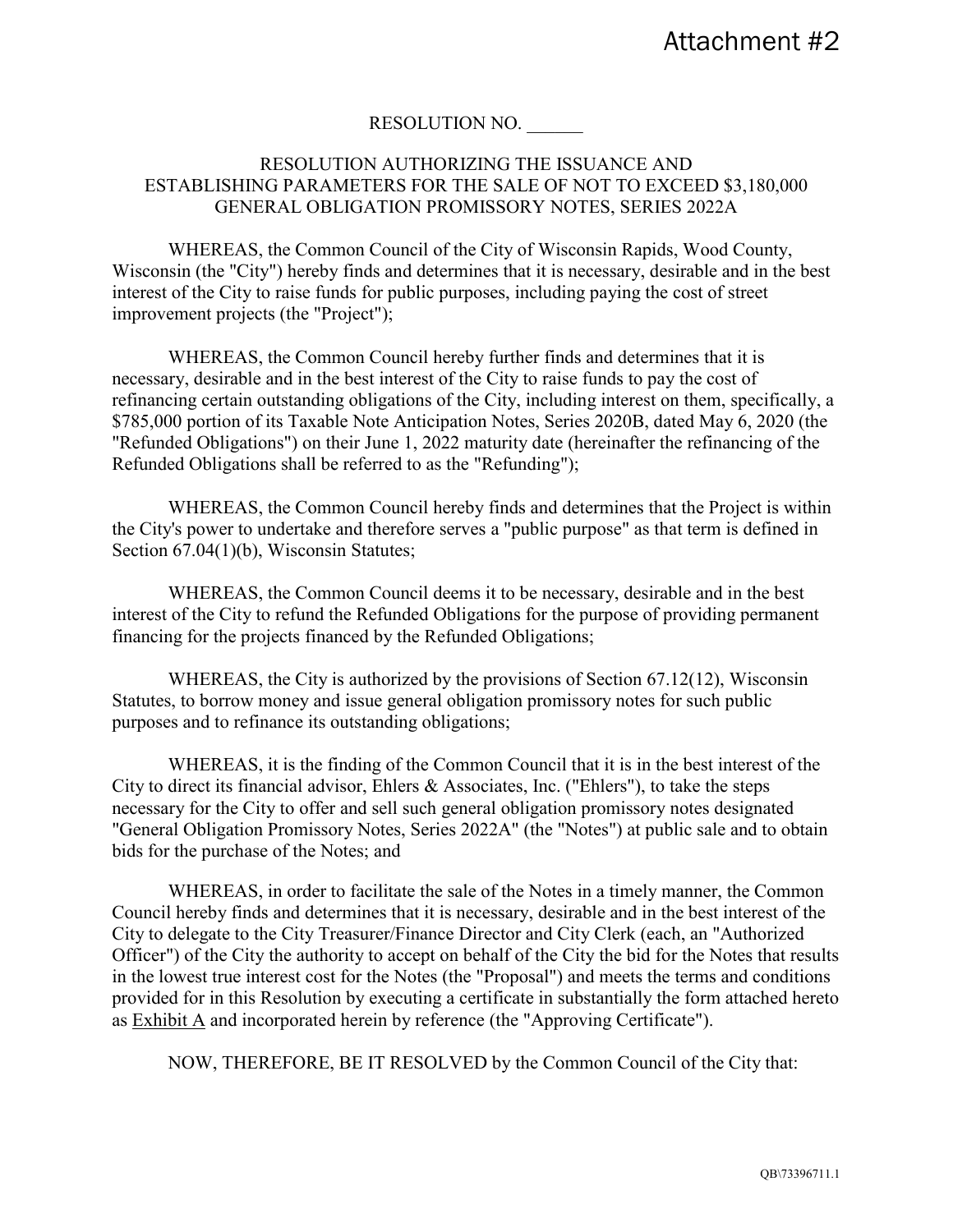Section 1. Authorization and Sale of the Notes; Parameters. For the purpose of paying costs of the Project and the Refunding, the City is authorized to borrow pursuant to Section 67.12(12), Wisconsin Statutes, the principal sum of not to exceed THREE MILLION ONE HUNDRED EIGHTY THOUSAND DOLLARS (\$3,180,000) upon the terms and subject to the conditions set forth in this Resolution. Subject to satisfaction of the condition set forth in Section 17 of this Resolution, the Mayor and City Clerk are hereby authorized, empowered and directed to make, execute, issue and sell to the financial institution that submitted the Proposal (the "Purchaser") for, on behalf of and in the name of the City, Notes aggregating the principal amount of not to exceed THREE MILLION ONE HUNDRED EIGHTY THOUSAND DOLLARS (\$3,180,000). The purchase price to be paid to the City for the Notes shall not be less than 99% nor more than 106% of the principal amount of the Notes.

Section 2. Terms of the Notes. The Notes shall be designated "General Obligation Promissory Notes, Series 2022A"; shall be issued in the aggregate principal amount of up to \$3,180,000; shall be dated as of their date of issuance; shall be in the denomination of \$5,000 or any integral multiple thereof; shall be numbered R-1 and upward; and shall mature or be subject to mandatory redemption on the dates and in the principal amounts set forth below, provided that the principal amount of each maturity or mandatory redemption amount may be increased or decreased by up to \$100,000 per maturity or mandatory redemption amount and that the aggregate principal amount of the Notes shall not exceed \$3,180,000. The schedule below assumes the Notes are issued in the aggregate principal amount of \$3,180,000.

| Date         | <b>Principal Amount</b> |
|--------------|-------------------------|
| 05-01-2024   | \$180,000               |
| 05-01-2025   | 185,000                 |
| 05-01-2026   | 210,000                 |
| 05-01-2027   | 230,000                 |
| 05-01-2028   | 315,000                 |
| 05-01-2029   | 380,000                 |
| $05-01-2030$ | 495,000                 |
| 05-01-2031   | 550,000                 |
| 05-01-2032   | 635,000                 |
|              |                         |

Interest shall be payable semi-annually on May 1 and November 1 of each year commencing on May 1, 2023. The true interest cost on the Notes (computed taking the Purchaser's compensation into account) shall not exceed 4.25%. Interest shall be computed upon the basis of a 360-day year of twelve 30-day months and will be rounded pursuant to the rules of the Municipal Securities Rulemaking Board.

Section 3. Redemption Provisions. The Notes shall not be subject to optional redemption or shall be callable as set forth on the Approving Certificate. If the Proposal specifies that certain of the Notes are subject to mandatory redemption, the terms of such mandatory redemption shall be set forth on an attachment to the Approving Certificate labeled as Schedule MRP. Upon the optional redemption of any of the Notes subject to mandatory redemption, the principal amount of such Notes so redeemed shall be credited against the mandatory redemption payments established in the Approving Certificate in such manner as the City shall direct.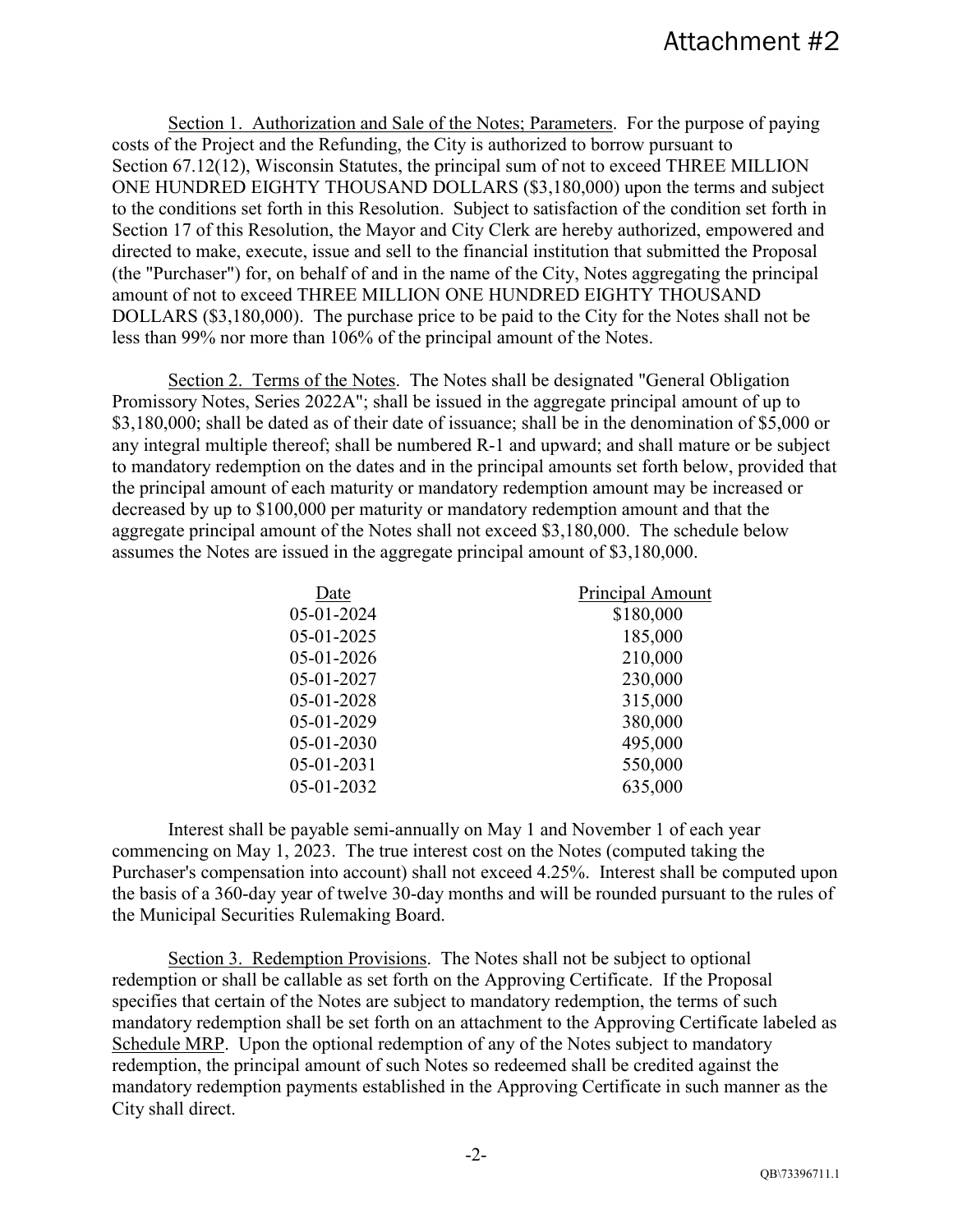Section 4. Form of the Notes. The Notes shall be issued in registered form and shall be executed and delivered in substantially the form attached hereto as **Exhibit B** and incorporated herein by this reference.

#### Section 5. Tax Provisions.

(A) Direct Annual Irrepealable Tax Levy. For the purpose of paying the principal of and interest on the Notes as the same becomes due, the full faith, credit and resources of the City are hereby irrevocably pledged, and there is hereby levied upon all of the taxable property of the City a direct annual irrepealable tax in the years 2022 through 2031 for the payments due in the years 2023 through 2032 in the amounts as are sufficient to meet the principal and interest payments when due.

(B) Tax Collection. So long as any part of the principal of or interest on the Notes remains unpaid, the City shall be and continue without power to repeal such levy or obstruct the collection of said tax until all such payments have been made or provided for. After the issuance of the Notes, said tax shall be, from year to year, carried onto the tax roll of the City and collected in addition to all other taxes and in the same manner and at the same time as other taxes of the City for said years are collected, except that the amount of tax carried onto the tax roll may be reduced in any year by the amount of any surplus money in the Debt Service Fund Account created below.

(C) Additional Funds. If at any time there shall be on hand insufficient funds from the aforesaid tax levy to meet principal and/or interest payments on said Notes when due, the requisite amounts shall be paid from other funds of the City then available, which sums shall be replaced upon the collection of the taxes herein levied.

#### Section 6. Segregated Debt Service Fund Account.

(A) Creation and Deposits. There shall be and there hereby is established in the treasury of the City, if one has not already been created, a debt service fund, separate and distinct from every other fund, which shall be maintained in accordance with generally accepted accounting principles. Debt service or sinking funds established for obligations previously issued by the City may be considered as separate and distinct accounts within the debt service fund.

Within the debt service fund, there hereby is established a separate and distinct account designated as the "Debt Service Fund Account for General Obligation Promissory Notes, Series 2022A" (the "Debt Service Fund Account") and such account shall be maintained until the indebtedness evidenced by the Notes is fully paid or otherwise extinguished. There shall be deposited into the Debt Service Fund Account (i) all accrued interest received by the City at the time of delivery of and payment for the Notes; (ii) any premium not used for the Refunding which may be received by the City above the par value of the Notes and accrued interest thereon; (iii) all money raised by the taxes herein levied and any amounts appropriated for the specific purpose of meeting principal of and interest on the Notes when due; (iv) such other sums as may be necessary at any time to pay principal of and interest on the Notes when due; (v) surplus monies in the Borrowed Money Fund as specified below; and (vi) such further deposits as may be required by Section 67.11, Wisconsin Statutes.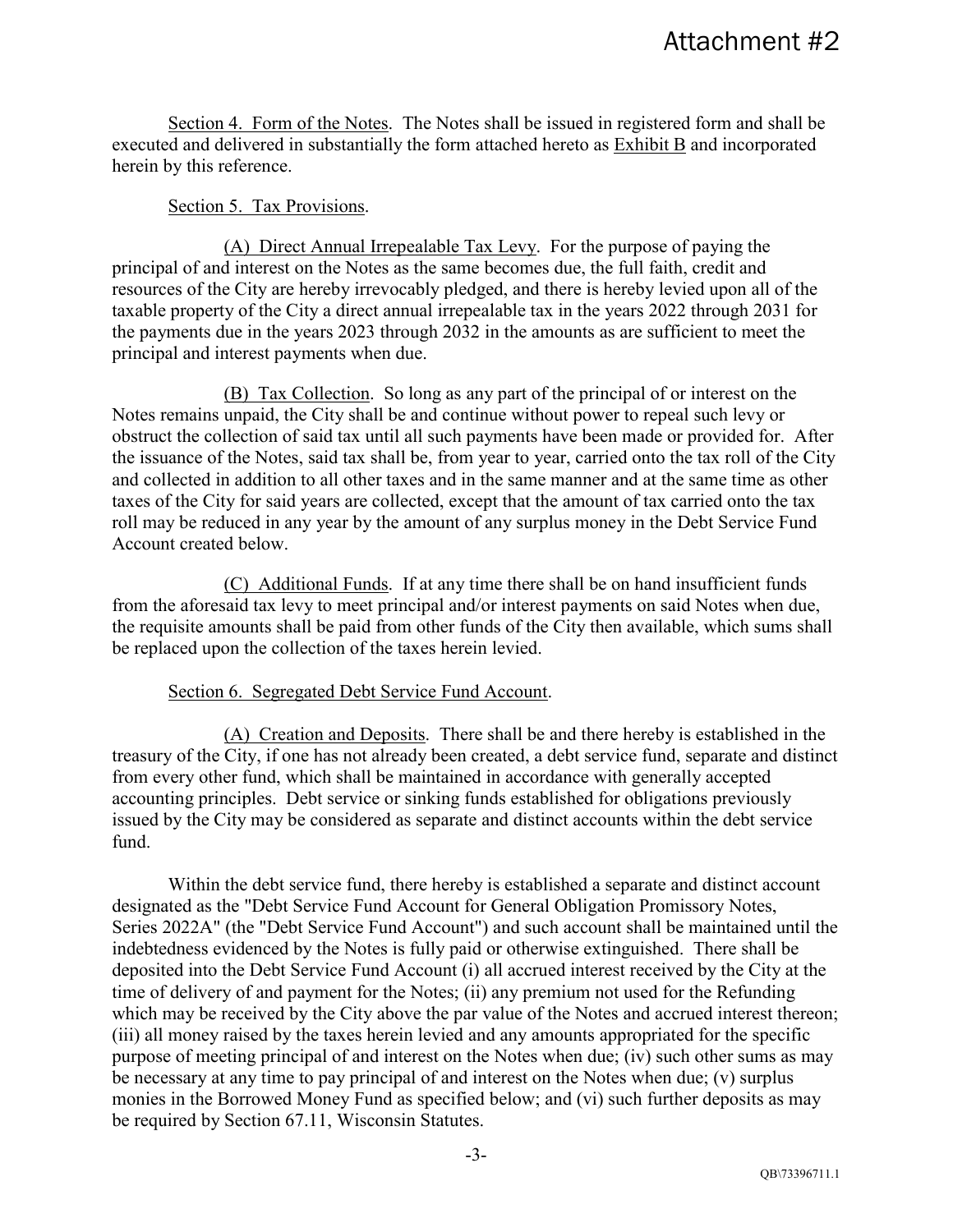(B) Use and Investment. No money shall be withdrawn from the Debt Service Fund Account and appropriated for any purpose other than the payment of principal of and interest on the Notes until all such principal and interest has been paid in full and the Notes canceled; provided (i) the funds to provide for each payment of principal of and interest on the Notes prior to the scheduled receipt of taxes from the next succeeding tax collection may be invested in direct obligations of the United States of America maturing in time to make such payments when they are due or in other investments permitted by law; and (ii) any funds over and above the amount of such principal and interest payments on the Notes may be used to reduce the next succeeding tax levy, or may, at the option of the City, be invested by purchasing the Notes as permitted by and subject to Section 67.11(2)(a), Wisconsin Statutes, or in permitted municipal investments under the pertinent provisions of the Wisconsin Statutes ("Permitted Investments"), which investments shall continue to be a part of the Debt Service Fund Account. Any investment of the Debt Service Fund Account shall at all times conform with the provisions of the Internal Revenue Code of 1986, as amended (the "Code") and any applicable Treasury Regulations (the "Regulations").

(C) Remaining Monies. When all of the Notes have been paid in full and canceled, and all Permitted Investments disposed of, any money remaining in the Debt Service Fund Account shall be transferred and deposited in the general fund of the City, unless the Common Council directs otherwise.

Section 7. Proceeds of the Notes; Segregated Borrowed Money Fund. The proceeds of the Notes (the "Note Proceeds") (other than any premium not used for the Refunding and accrued interest which must be paid at the time of the delivery of the Notes into the Debt Service Fund Account created above) shall be deposited into a special fund (the "Borrowed Money Fund") separate and distinct from all other funds of the City and disbursed solely for the purpose or purposes for which borrowed. Monies in the Borrowed Money Fund may be temporarily invested in Permitted Investments. Any monies, including any income from Permitted Investments, remaining in the Borrowed Money Fund after the purpose or purposes for which the Notes have been issued have been accomplished, and, at any time, any monies as are not needed and which obviously thereafter cannot be needed for such purpose(s) shall be deposited in the Debt Service Fund Account.

Section 8. No Arbitrage. All investments made pursuant to this Resolution shall be Permitted Investments, but no such investment shall be made in such a manner as would cause the Notes to be "arbitrage bonds" within the meaning of Section 148 of the Code or the Regulations and an officer of the City, charged with the responsibility for issuing the Notes, shall certify as to facts, estimates, circumstances and reasonable expectations in existence on the date of delivery of the Notes to the Purchaser which will permit the conclusion that the Notes are not "arbitrage bonds," within the meaning of the Code or Regulations.

Section 9. Compliance with Federal Tax Laws. (a) The City represents and covenants that the projects financed by the Notes and by the Refunded Obligations and the ownership, management and use of the projects will not cause the Notes or the Refunded Obligations to be "private activity bonds" within the meaning of Section 141 of the Code. The City further covenants that it shall comply with the provisions of the Code to the extent necessary to maintain the tax-exempt status of the interest on the Notes including, if applicable, the rebate requirements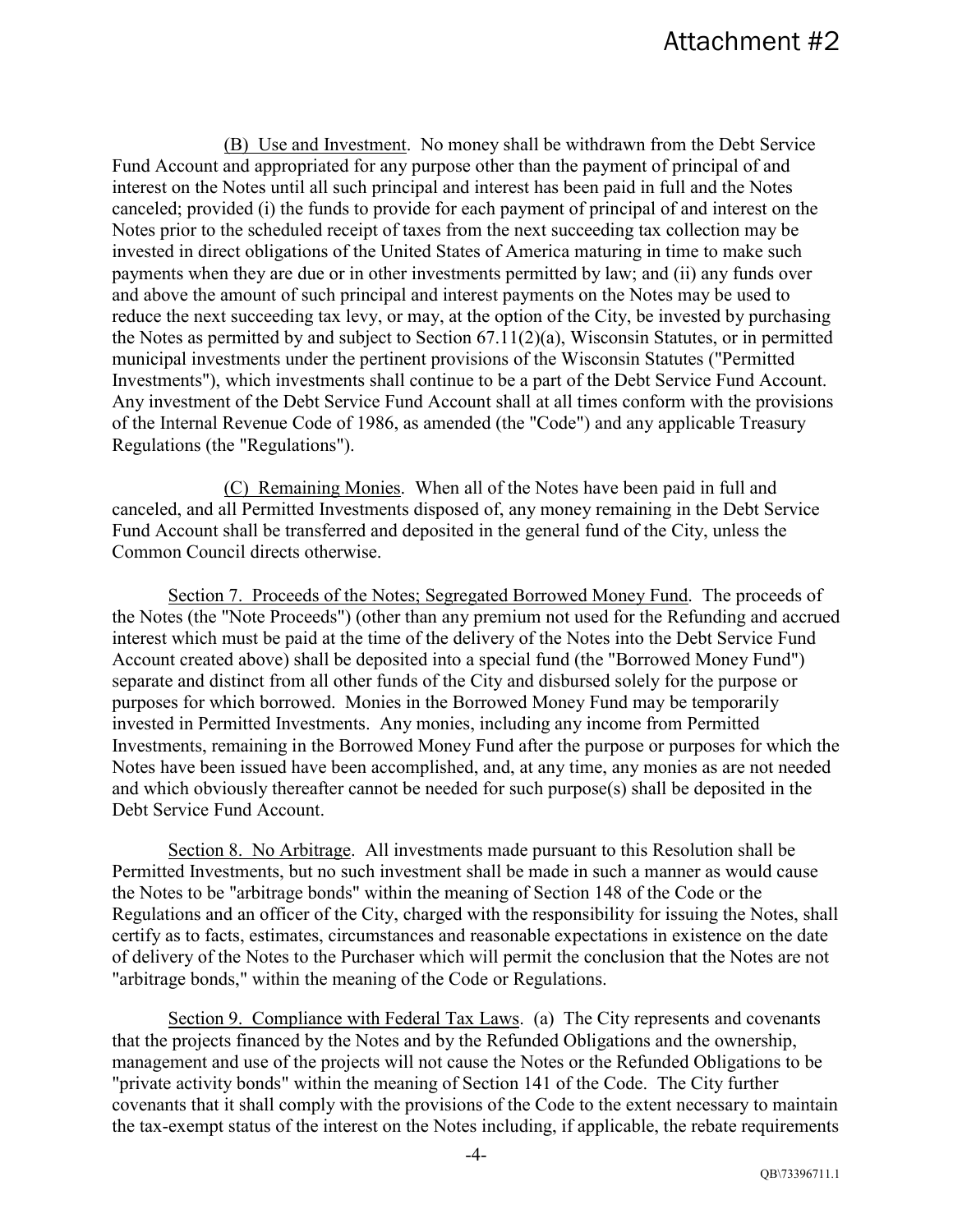of Section 148(f) of the Code. The City further covenants that it will not take any action, omit to take any action or permit the taking or omission of any action within its control (including, without limitation, making or permitting any use of the proceeds of the Notes) if taking, permitting or omitting to take such action would cause any of the Notes to be an arbitrage bond or a private activity bond within the meaning of the Code or would otherwise cause interest on the Notes to be included in the gross income of the recipients thereof for federal income tax purposes. The City Clerk or other officer of the City charged with the responsibility of issuing the Notes shall provide an appropriate certificate of the City certifying that the City can and covenanting that it will comply with the provisions of the Code and Regulations.

(b) The City also covenants to use its best efforts to meet the requirements and restrictions of any different or additional federal legislation which may be made applicable to the Notes provided that in meeting such requirements the City will do so only to the extent consistent with the proceedings authorizing the Notes and the laws of the State of Wisconsin and to the extent that there is a reasonable period of time in which to comply.

Section 10. Designation as Qualified Tax-Exempt Obligations. The Notes are hereby designated as "qualified tax-exempt obligations" for purposes of Section 265 of the Code, relating to the ability of financial institutions to deduct from income for federal income tax purposes, interest expense that is allocable to carrying and acquiring tax-exempt obligations.

Section 11. Execution of the Notes; Closing; Professional Services. The Notes shall be issued in printed form, executed on behalf of the City by the manual or facsimile signatures of the Mayor and City Clerk, authenticated, if required, by the Fiscal Agent (defined below), sealed with its official or corporate seal, if any, or a facsimile thereof, and delivered to the Purchaser upon payment to the City of the purchase price thereof, plus accrued interest to the date of delivery (the "Closing"). The facsimile signature of either of the officers executing the Notes may be imprinted on the Notes in lieu of the manual signature of the officer but, unless the City has contracted with a fiscal agent to authenticate the Notes, at least one of the signatures appearing on each Note shall be a manual signature. In the event that either of the officers whose signatures appear on the Notes shall cease to be such officers before the Closing, such signatures shall, nevertheless, be valid and sufficient for all purposes to the same extent as if they had remained in office until the Closing. The aforesaid officers are hereby authorized and directed to do all acts and execute and deliver the Notes and all such documents, certificates and acknowledgements as may be necessary and convenient to effectuate the Closing. The City hereby authorizes the officers and agents of the City to enter into, on its behalf, agreements and contracts in conjunction with the Notes, including but not limited to agreements and contracts for legal, trust, fiscal agency, disclosure and continuing disclosure, and rebate calculation services. Any such contract heretofore entered into in conjunction with the issuance of the Notes is hereby ratified and approved in all respects.

Section 12. Payment of the Notes; Fiscal Agent. The principal of and interest on the Notes shall be paid by Bond Trust Services Corporation, Roseville, Minnesota, which is hereby appointed as the City's registrar and fiscal agent pursuant to the provisions of Section 67.10(2), Wisconsin Statutes (the "Fiscal Agent"). The City hereby authorizes the Mayor and City Clerk or other appropriate officers of the City to enter into a Fiscal Agency Agreement between the City and the Fiscal Agent. Such contract may provide, among other things, for the performance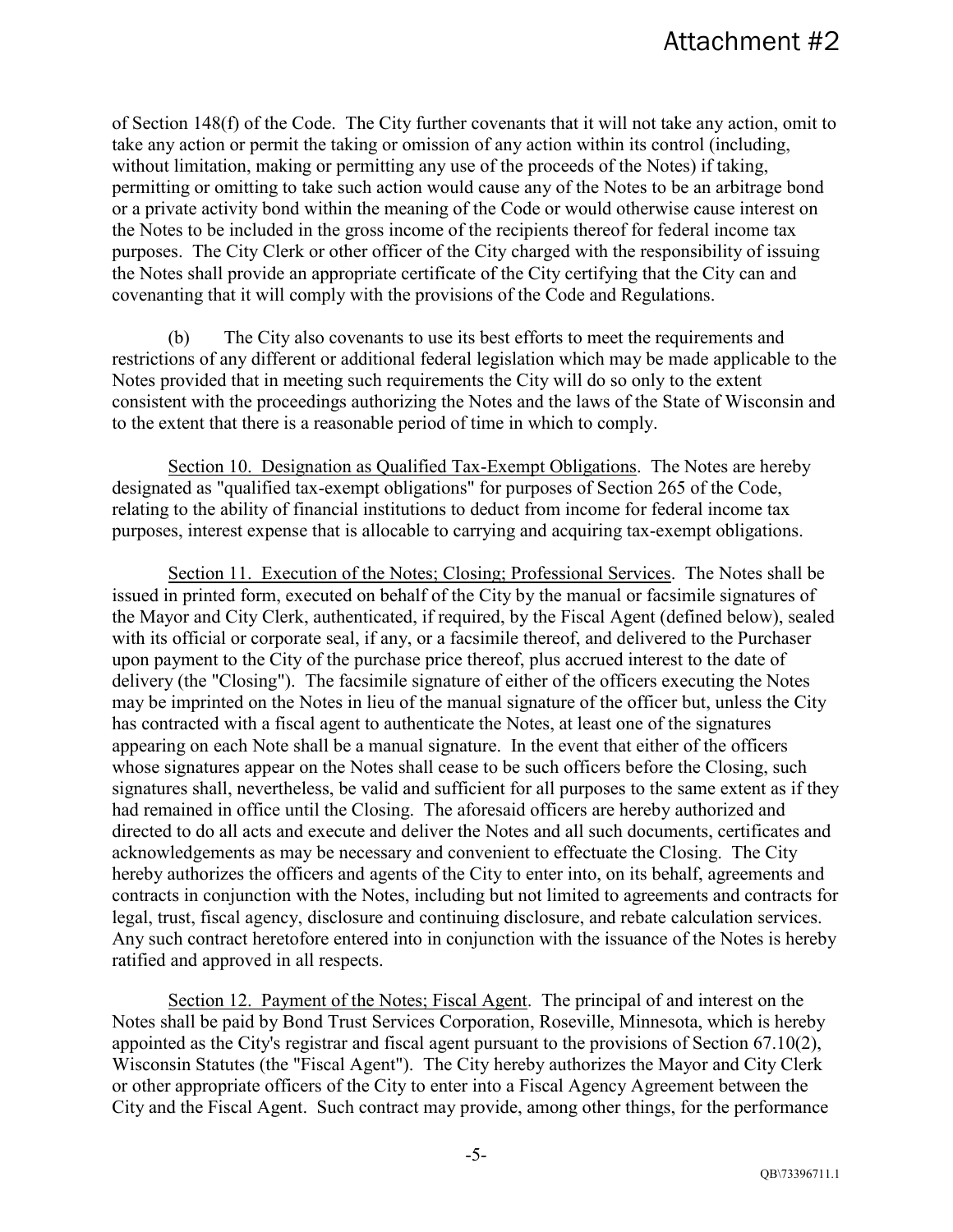by the Fiscal Agent of the functions listed in Wis. Stats. Sec. 67.10(2)(a) to (j), where applicable, with respect to the Notes.

Section 13. Persons Treated as Owners; Transfer of Notes. The City shall cause books for the registration and for the transfer of the Notes to be kept by the Fiscal Agent. The person in whose name any Note shall be registered shall be deemed and regarded as the absolute owner thereof for all purposes and payment of either principal or interest on any Note shall be made only to the registered owner thereof. All such payments shall be valid and effectual to satisfy and discharge the liability upon such Note to the extent of the sum or sums so paid.

Any Note may be transferred by the registered owner thereof by surrender of the Note at the office of the Fiscal Agent, duly endorsed for the transfer or accompanied by an assignment duly executed by the registered owner or his attorney duly authorized in writing. Upon such transfer, the Mayor and City Clerk shall execute and deliver in the name of the transferee or transferees a new Note or Notes of a like aggregate principal amount, series and maturity and the Fiscal Agent shall record the name of each transferee in the registration book. No registration shall be made to bearer. The Fiscal Agent shall cancel any Note surrendered for transfer.

The City shall cooperate in any such transfer, and the Mayor and City Clerk are authorized to execute any new Note or Notes necessary to effect any such transfer.

Section 14. Record Date. The 15th day of the calendar month next preceding each interest payment date shall be the record date for the Notes (the "Record Date"). Payment of interest on the Notes on any interest payment date shall be made to the registered owners of the Notes as they appear on the registration book of the City at the close of business on the Record Date.

Section 15. Utilization of The Depository Trust Company Book-Entry-Only System. In order to make the Notes eligible for the services provided by The Depository Trust Company, New York, New York ("DTC"), the City agrees to the applicable provisions set forth in the Blanket Issuer Letter of Representations, which the City Clerk or other authorized representative of the City is authorized and directed to execute and deliver to DTC on behalf of the City to the extent an effective Blanket Issuer Letter of Representations is not presently on file in the City Clerk's office.

Section 16. Payment of Issuance Expenses. The City authorizes the Purchaser to forward the amount of the proceeds of the Notes allocable to the payment of issuance expenses to a financial institution selected by Ehlers at Closing for further distribution as directed by Ehlers.

Section 17. Condition on Issuance and Sale of the Notes. The issuance of the Notes and the sale of the Notes to the Purchaser are subject to approval by either Authorized Officer of the acceptance of the winning bid, the principal amount, definitive maturities, redemption provisions, interest rates and purchase price for the Notes, which approval shall be evidenced by execution by the Authorized Officer of the Approving Certificate.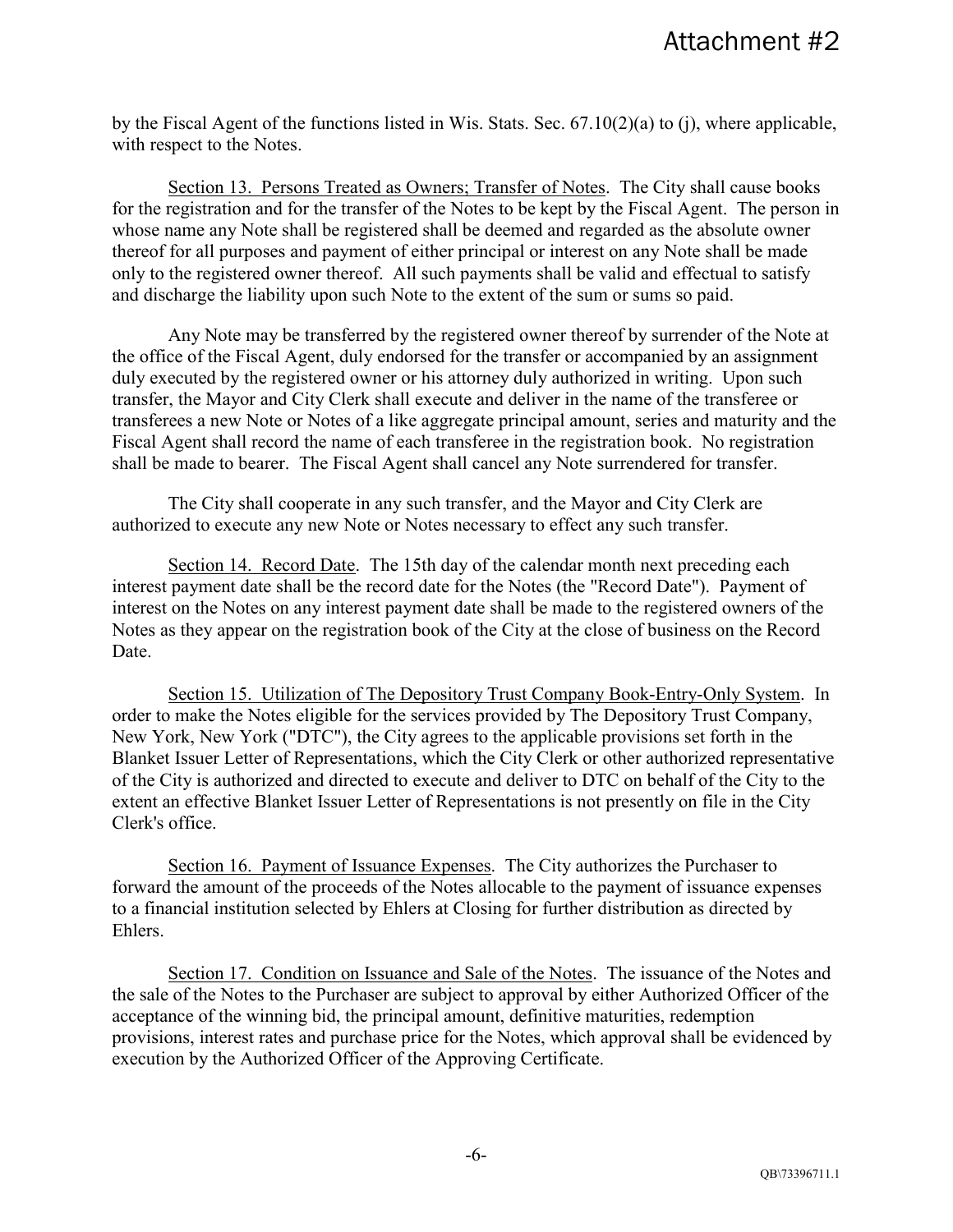The Notes shall not be issued, sold or delivered until this condition is satisfied. Upon satisfaction of this condition, the Authorized Officer is authorized to execute a Proposal with the Purchaser providing for the sale of the Notes to the Purchaser.

Section 18. Official Statement. The Common Council hereby directs the Authorized Officer to approve the Preliminary Official Statement with respect to the Notes and deem the Preliminary Official Statement as "final" as of its date for purposes of SEC Rule 15c2-12 promulgated by the Securities and Exchange Commission pursuant to the Securities and Exchange Act of 1934 (the "Rule"). All actions taken by the Authorized Officer or other officers of the City in connection with the preparation of such Preliminary Official Statement and any addenda to it or final Official Statement are hereby ratified and approved. In connection with the Closing, the appropriate City official shall certify the Preliminary Official Statement and any addenda or final Official Statement. The City Clerk shall cause copies of the Preliminary Official Statement and any addenda or final Official Statement to be distributed to the Purchaser.

Section 19. Undertaking to Provide Continuing Disclosure. The City hereby covenants and agrees, for the benefit of the owners of the Notes, to enter into a written undertaking (the "Undertaking") if required by the Rule to provide continuing disclosure of certain financial information and operating data and timely notices of the occurrence of certain events in accordance with the Rule. The Undertaking shall be enforceable by the owners of the Notes or by the Purchaser on behalf of such owners (provided that the rights of the owners and the Purchaser to enforce the Undertaking shall be limited to a right to obtain specific performance of the obligations thereunder and any failure by the City to comply with the provisions of the Undertaking shall not be an event of default with respect to the Notes).

To the extent required under the Rule, the Mayor and City Clerk, or other officer of the City charged with the responsibility for issuing the Notes, shall provide a Continuing Disclosure Certificate for inclusion in the transcript of proceedings, setting forth the details and terms of the City's Undertaking.

Section 20. Record Book. The City Clerk shall provide and keep the transcript of proceedings as a separate record book (the "Record Book") and shall record a full and correct statement of every step or proceeding had or taken in the course of authorizing and issuing the Notes in the Record Book.

Section 21. Bond Insurance. If the Purchaser determines to obtain municipal bond insurance with respect to the Notes, the officers of the City are authorized to take all actions necessary to obtain such municipal bond insurance. The Mayor and City Clerk are authorized to agree to such additional provisions as the bond insurer may reasonably request and which are acceptable to the Mayor and City Clerk including provisions regarding restrictions on investment of Note proceeds, the payment procedure under the municipal bond insurance policy, the rights of the bond insurer in the event of default and payment of the Notes by the bond insurer and notices to be given to the bond insurer. In addition, any reference required by the bond insurer to the municipal bond insurance policy shall be made in the form of Note provided herein.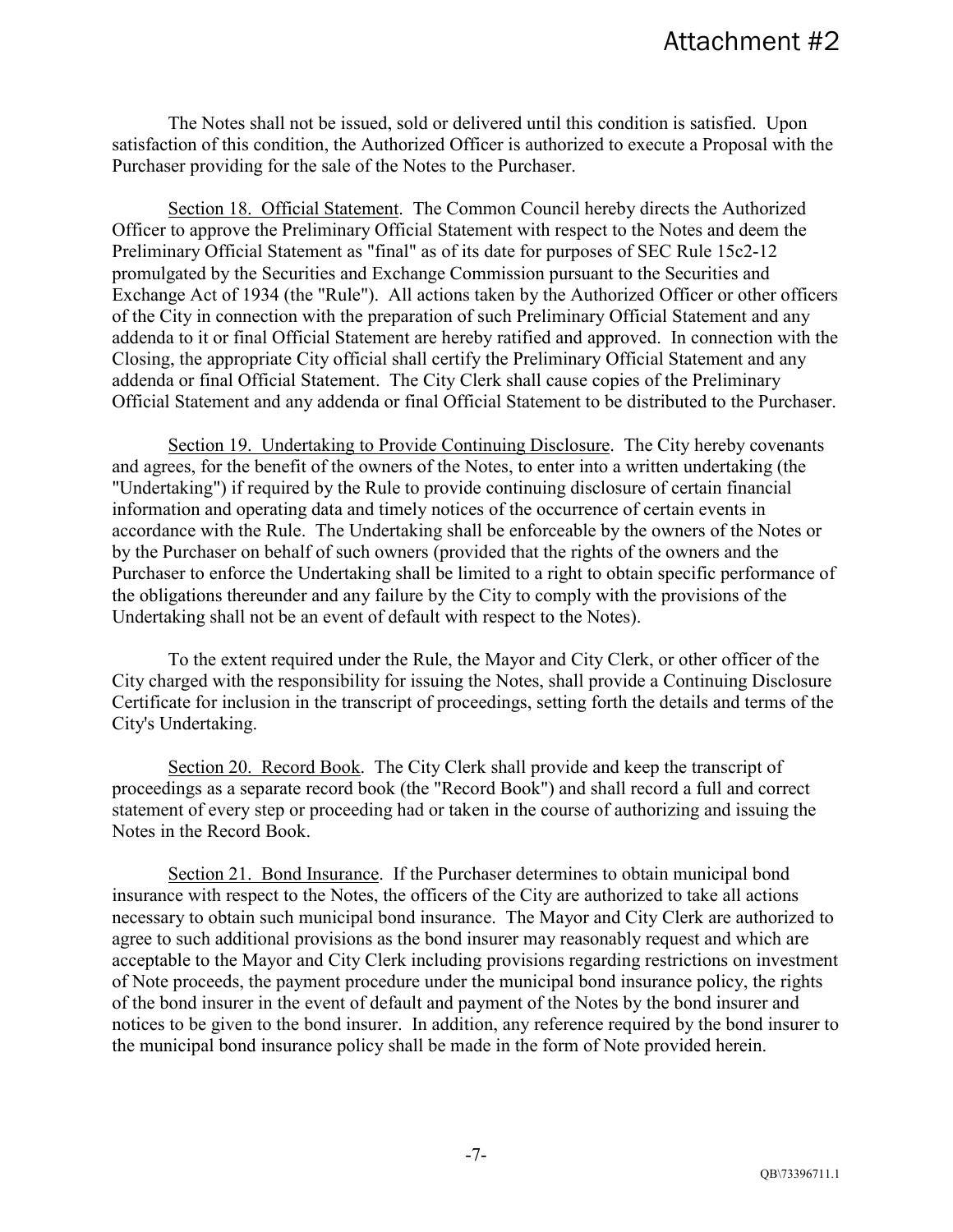Section 22. Conflicting Resolutions; Severability; Effective Date. All prior resolutions, rules or other actions of the Common Council or any parts thereof in conflict with the provisions hereof shall be, and the same are, hereby rescinded insofar as the same may so conflict. In the event that any one or more provisions hereof shall for any reason be held to be illegal or invalid, such illegality or invalidity shall not affect any other provisions hereof. The foregoing shall take effect immediately upon adoption and approval in the manner provided by law.

Adopted, approved and recorded April 18, 2022.

Shane E. Blaser Mayor

\_\_\_\_\_\_\_\_\_\_\_\_\_\_\_\_\_\_\_\_\_\_\_\_\_\_\_\_\_

ATTEST:

Jennifer M. Gossick City Clerk

(SEAL)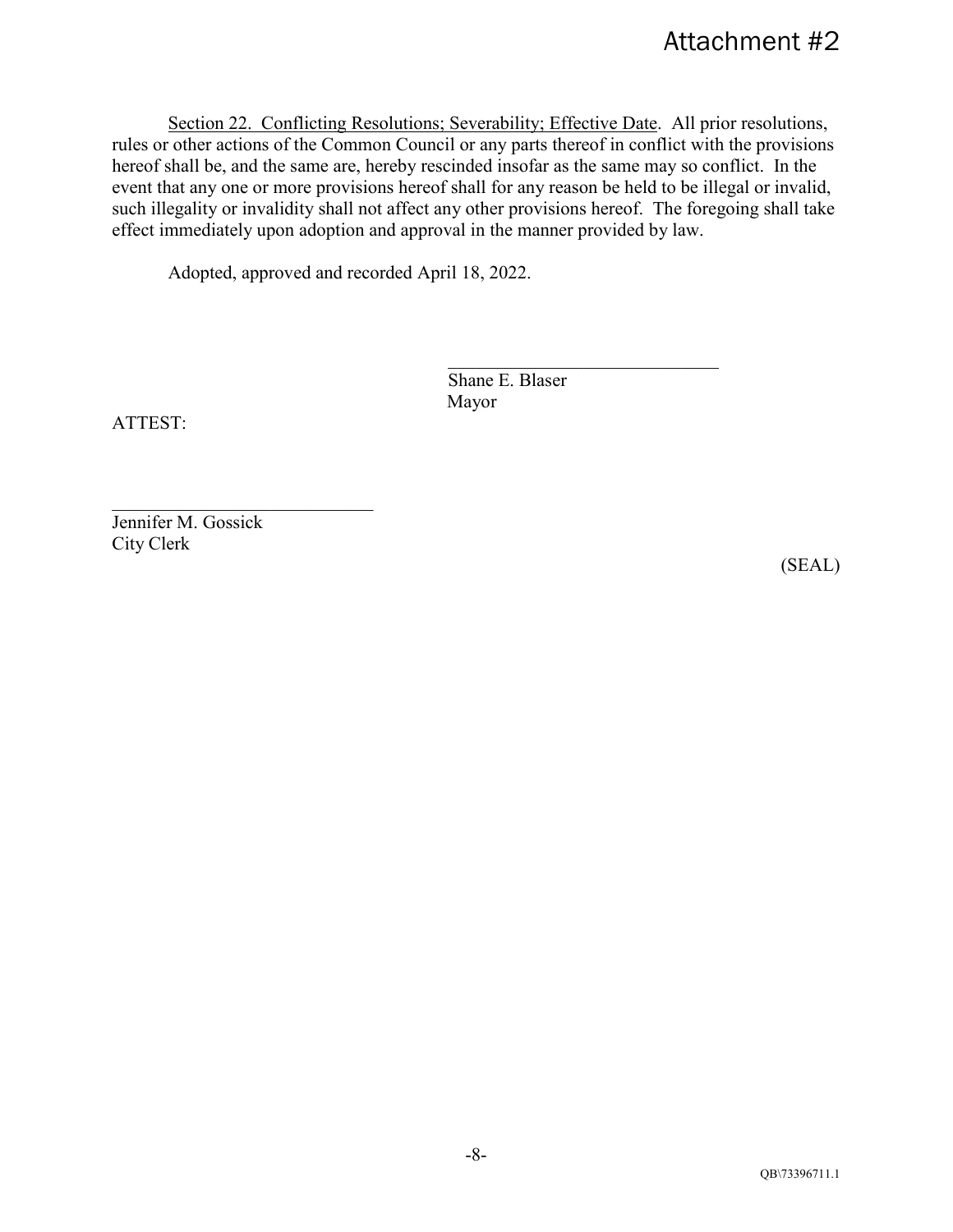## EXHIBIT A

## Approving Certificate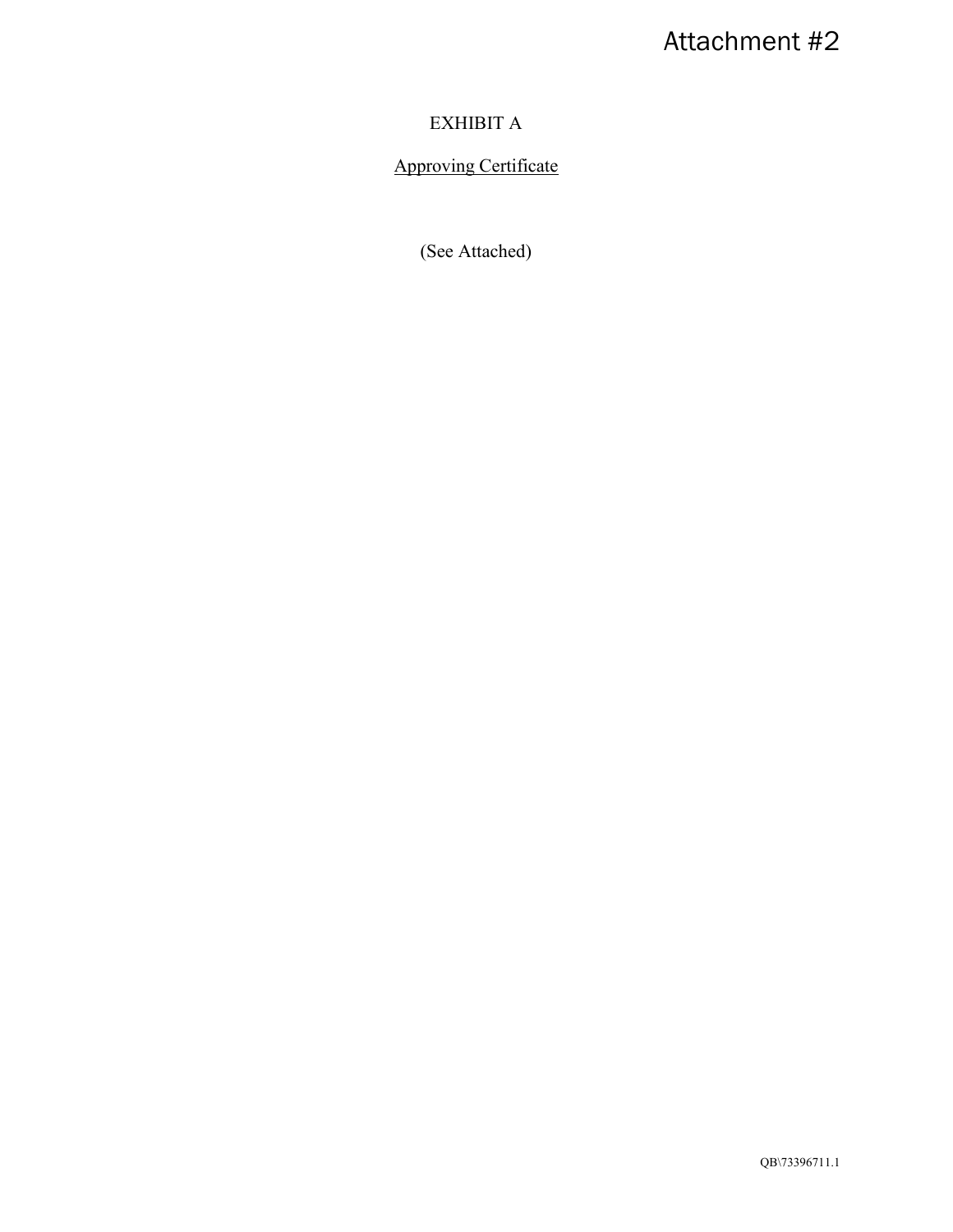#### CERTIFICATE APPROVING THE PRELIMINARY OFFICIAL STATEMENT AND DETAILS OF GENERAL OBLIGATION PROMISSORY NOTES, SERIES 2022A

The undersigned **[**City Treasurer/Finance Director**][**City Clerk**]** of the City of Wisconsin Rapids, Wood County, Wisconsin (the "City"), hereby certifies that:

1. Resolution. On April 18, 2022, the Common Council of the City adopted a resolution (the "Resolution") authorizing the issuance and establishing parameters for the sale of not to exceed \$3,180,000 General Obligation Promissory Notes, Series 2022A of the City (the "Notes") after a public sale and delegating to me the authority to approve the Preliminary Official Statement, to approve the purchase proposal for the Notes, and to determine the details for the Notes within the parameters established by the Resolution.

2. Preliminary Official Statement. The Preliminary Official Statement with respect to the Notes is hereby approved and deemed "final" as of its date for purposes of SEC Rule 15c2- 12 promulgated by the Securities and Exchange Commission pursuant to the Securities and Exchange Act of 1934.

3. Proposal; Terms of the Notes. On the date hereof, the Notes were offered for public sale and the bids set forth on the Bid Tabulation attached hereto as Schedule I and incorporated herein by this reference were received. The institution listed first on the Bid Tabulation, (the "Purchaser") offered to purchase the Notes in accordance with the terms set forth in the Proposal attached hereto as Schedule II and incorporated herein by this reference (the "Proposal"). Of the bids received, the Proposal results in the lowest true interest cost of the Notes. Ehlers & Associates, Inc. recommends the City accept the Proposal. The Proposal meets the parameters and condition established by the Resolution and is hereby approved and accepted.

The Notes shall be issued in the aggregate principal amount of \$\_\_\_\_\_\_\_\_\_, which is not more than the \$3,180,000 approved by the Resolution, and shall mature on May 1 of each of the years and in the amounts and shall bear interest at the rates per annum as set forth in the Pricing Summary attached hereto as Schedule III and incorporated herein by this reference. The amount of each annual principal or mandatory redemption payment due on the Notes is not more than \$100,000 more or less per maturity or mandatory redemption amount than the schedule included in the Resolution as set forth below:

| Date       | <b>Resolution Schedule</b> | <b>Actual Amount</b> |
|------------|----------------------------|----------------------|
| 05-01-2024 | \$180,000                  | \$                   |
| 05-01-2025 | 185,000                    |                      |
| 05-01-2026 | 210,000                    |                      |
| 05-01-2027 | 230,000                    |                      |
| 05-01-2028 | 315,000                    |                      |
| 05-01-2029 | 380,000                    |                      |
| 05-01-2030 | 495,000                    |                      |
| 05-01-2031 | 550,000                    |                      |
| 05-01-2032 | 635,000                    |                      |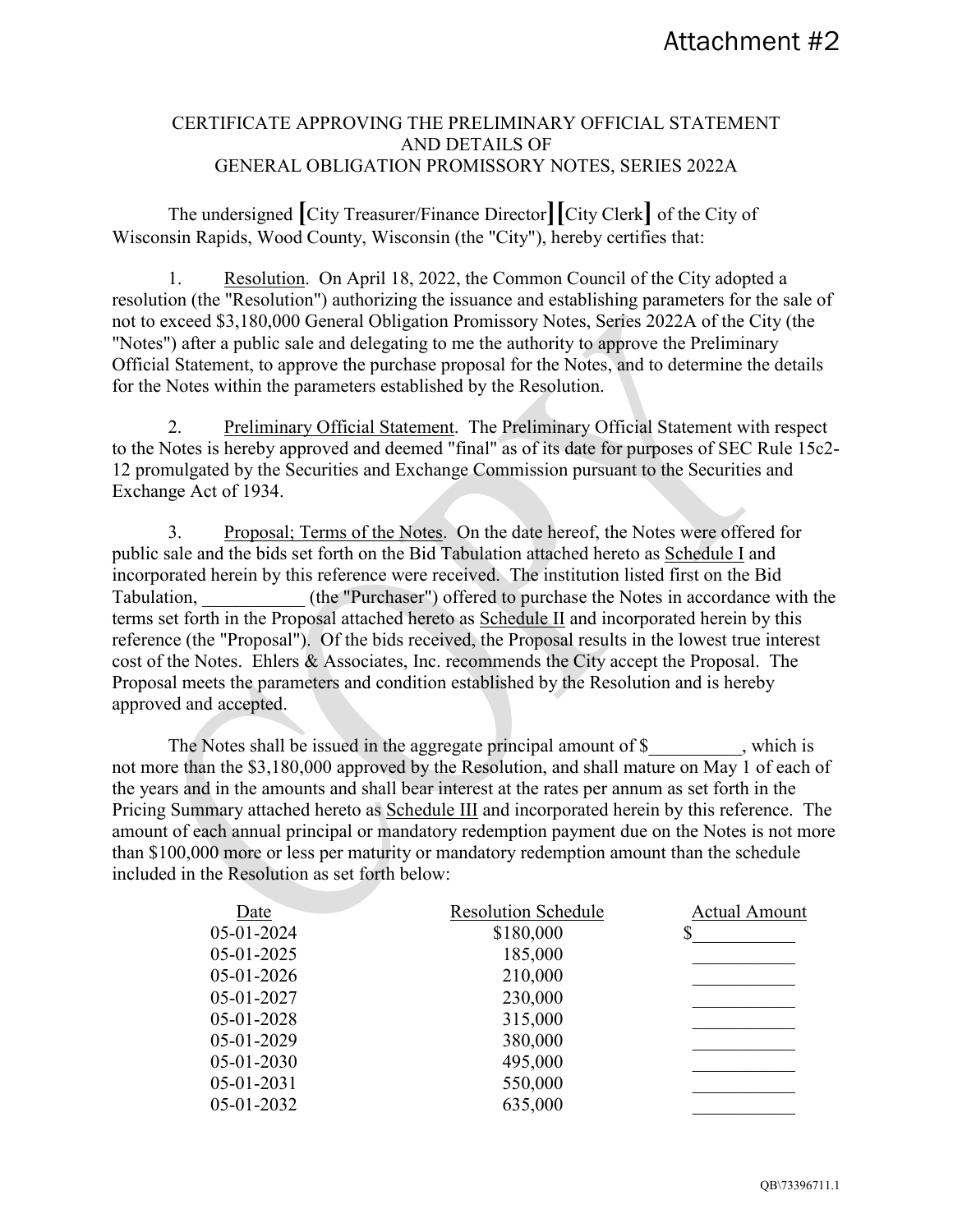The true interest cost on the Notes (computed taking the Purchaser's compensation into account) is  $\%$ , which is not in excess of 4.25%, as required by the Resolution.

4. Purchase Price of the Notes. The Notes shall be sold to the Purchaser in accordance with the terms of the Proposal at a price of \$, plus accrued interest, if any, to the date of delivery of the Notes, which is not less than 99% nor more than 106% of the principal amount of the Notes, as required by the Resolution.

5. Redemption Provisions of the Notes. **[**The Notes are not subject to optional

redemption. The Notes maturing on May 1, 20<sup>----</sup> and thereafter are subject to redemption prior to maturity, at the option of the City, on May 1, 20  $\phantom{0}$  or on any date thereafter. Said Notes are redeemable as a whole or in part, and if in part, from maturities selected by the City and within each maturity by lot, at the principal amount thereof, plus accrued interest to the date

of redemption.**] [**The Proposal specifies that certain of the Notes are subject to mandatory redemption. The terms of such mandatory redemption are set forth on an attachment hereto as Schedule MRP and incorporated herein by this reference. Upon the optional redemption of any of the Notes subject to mandatory redemption, the principal amount of such Notes so redeemed shall be credited against the mandatory redemption payments established in Schedule MRP for

such Notes in such manner as the City shall direct.**]**

6. Direct Annual Irrepealable Tax Levy. For the purpose of paying the principal of and interest on the Notes as the same respectively falls due, the full faith, credit and taxing powers of the City have been irrevocably pledged and there has been levied on all of the taxable property in the City, pursuant to the Resolution, a direct, annual irrepealable tax in an amount and at the times sufficient for said purpose. Such tax shall be for the years and in the amounts set forth on the debt service schedule attached hereto as Schedule IV.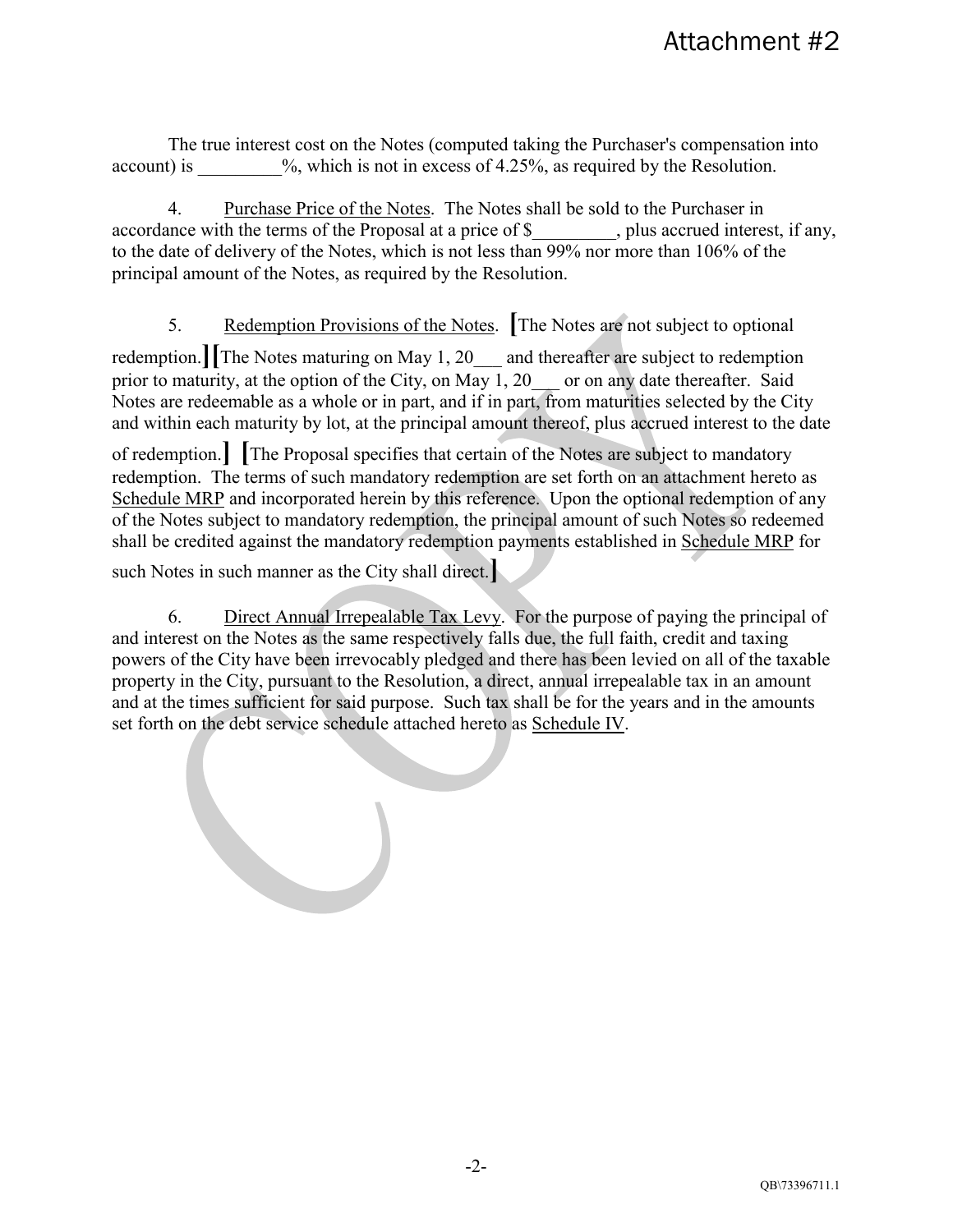7. Approval. This Certificate constitutes my approval of the Proposal, and the winning bid, principal amount, definitive maturities, interest rates, purchase price and redemption provisions for the Notes and the direct annual irrepealable tax levy to repay the Notes, in satisfaction of the parameters set forth in the Resolution.

IN WITNESS WHEREOF, I have executed this Certificate on  $, 2022$  pursuant to the authority delegated to me in the Resolution.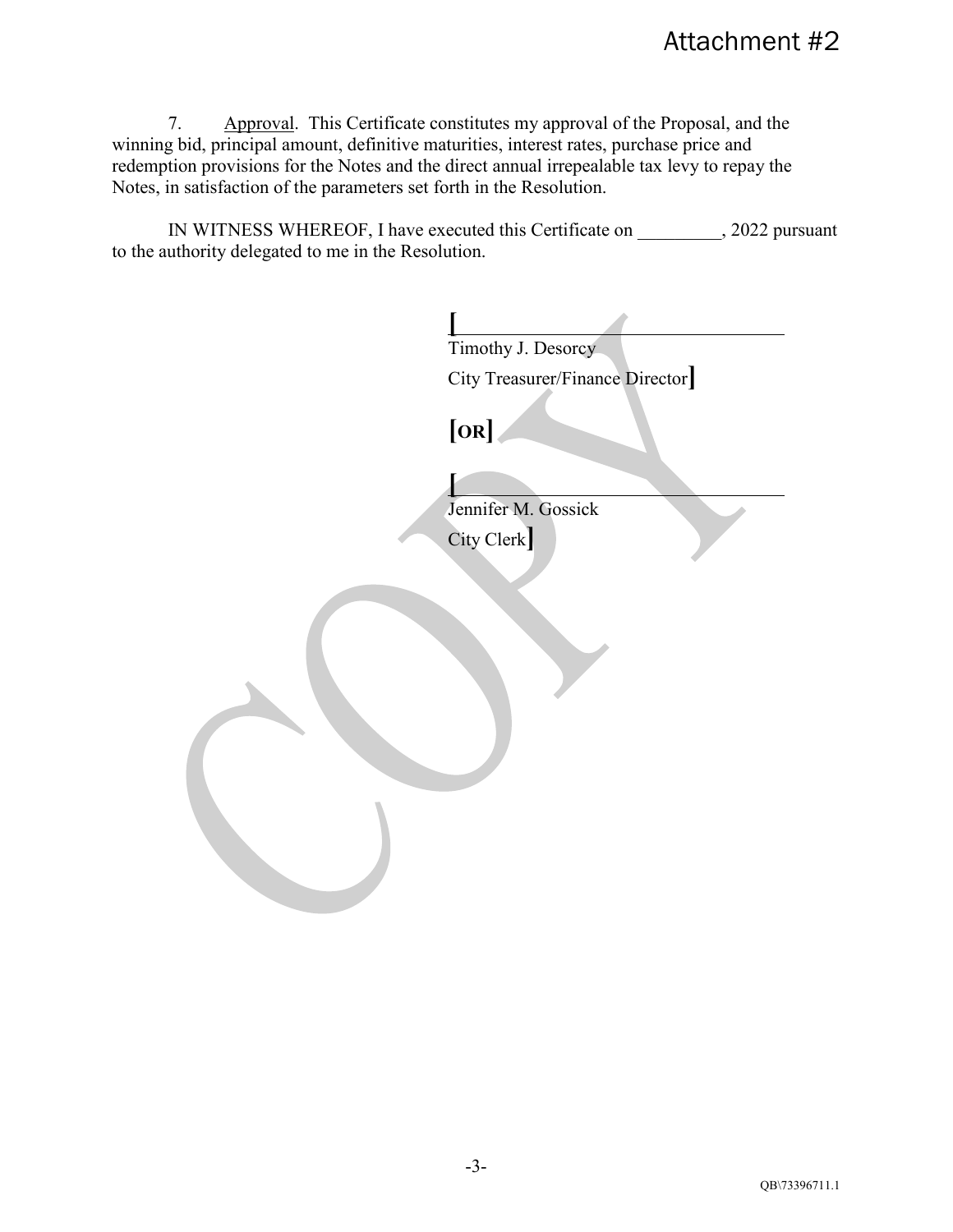## SCHEDULE I TO APPROVING CERTIFICATE

## Bid Tabulation

To be provided by Ehlers & Associates, Inc. and incorporated into the Certificate.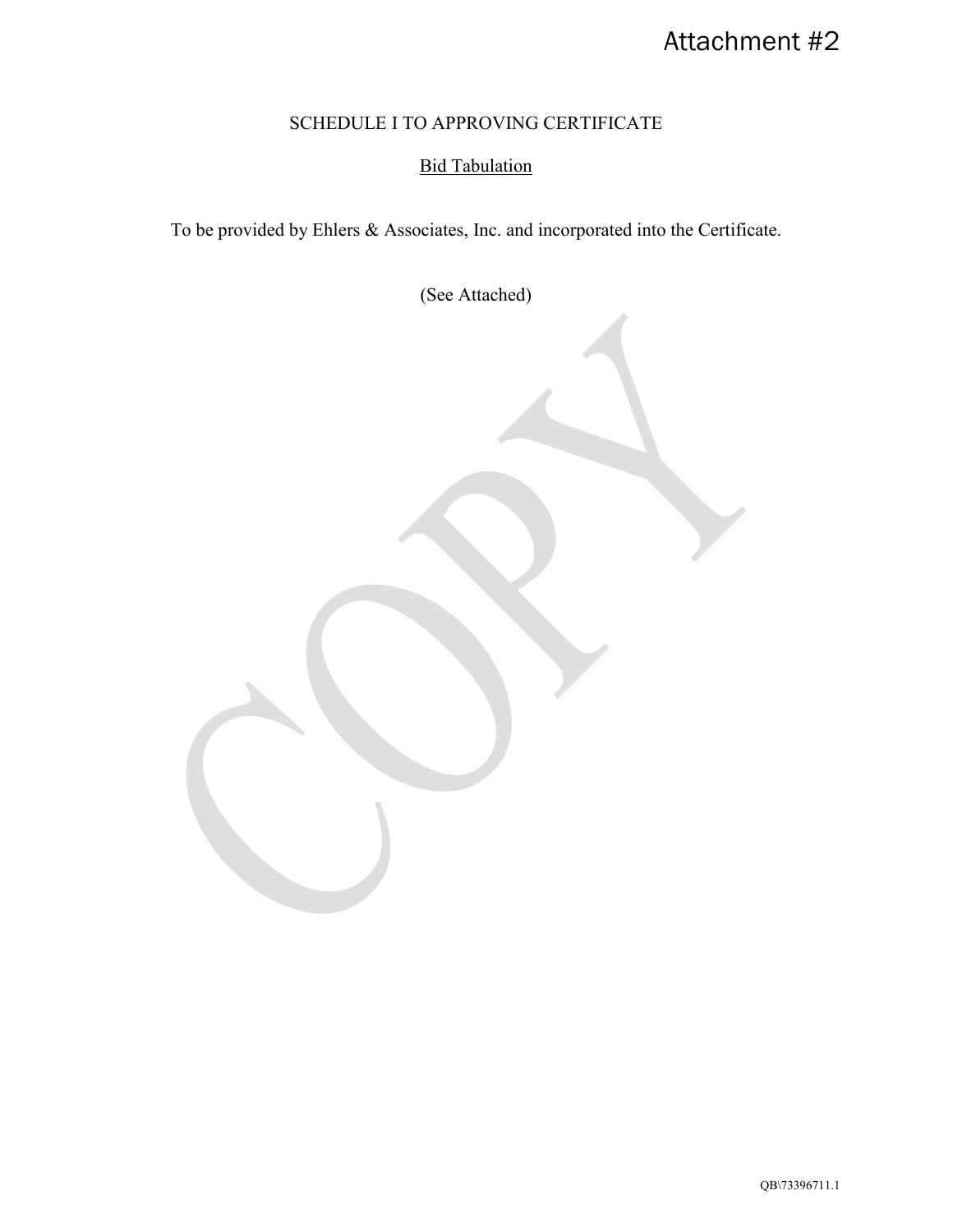## SCHEDULE II TO APPROVING CERTIFICATE

## Proposal

To be provided by Ehlers & Associates, Inc. and incorporated into the Certificate.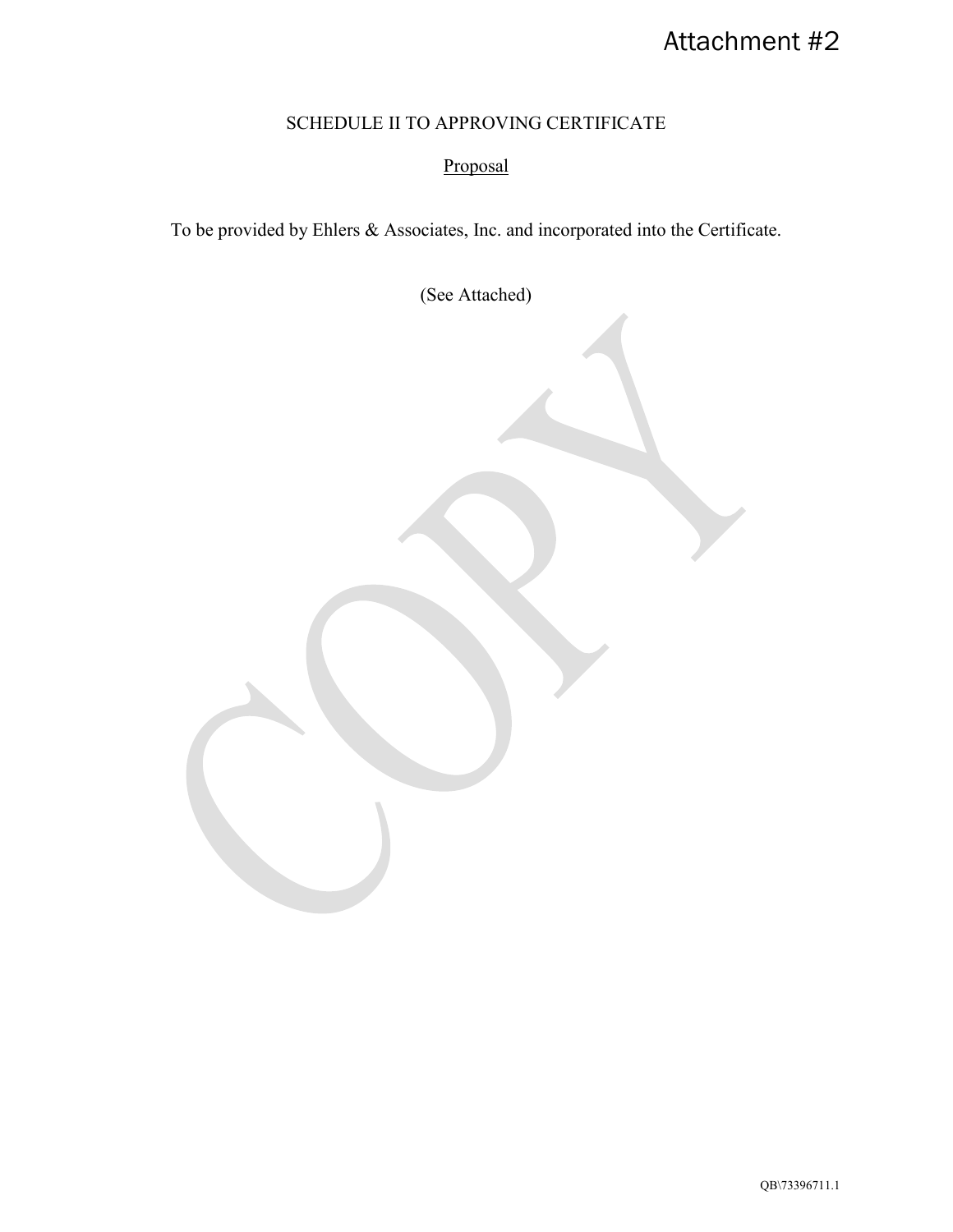## SCHEDULE III TO APPROVING CERTIFICATE

## Pricing Summary

To be provided by Ehlers & Associates, Inc. and incorporated into the Certificate.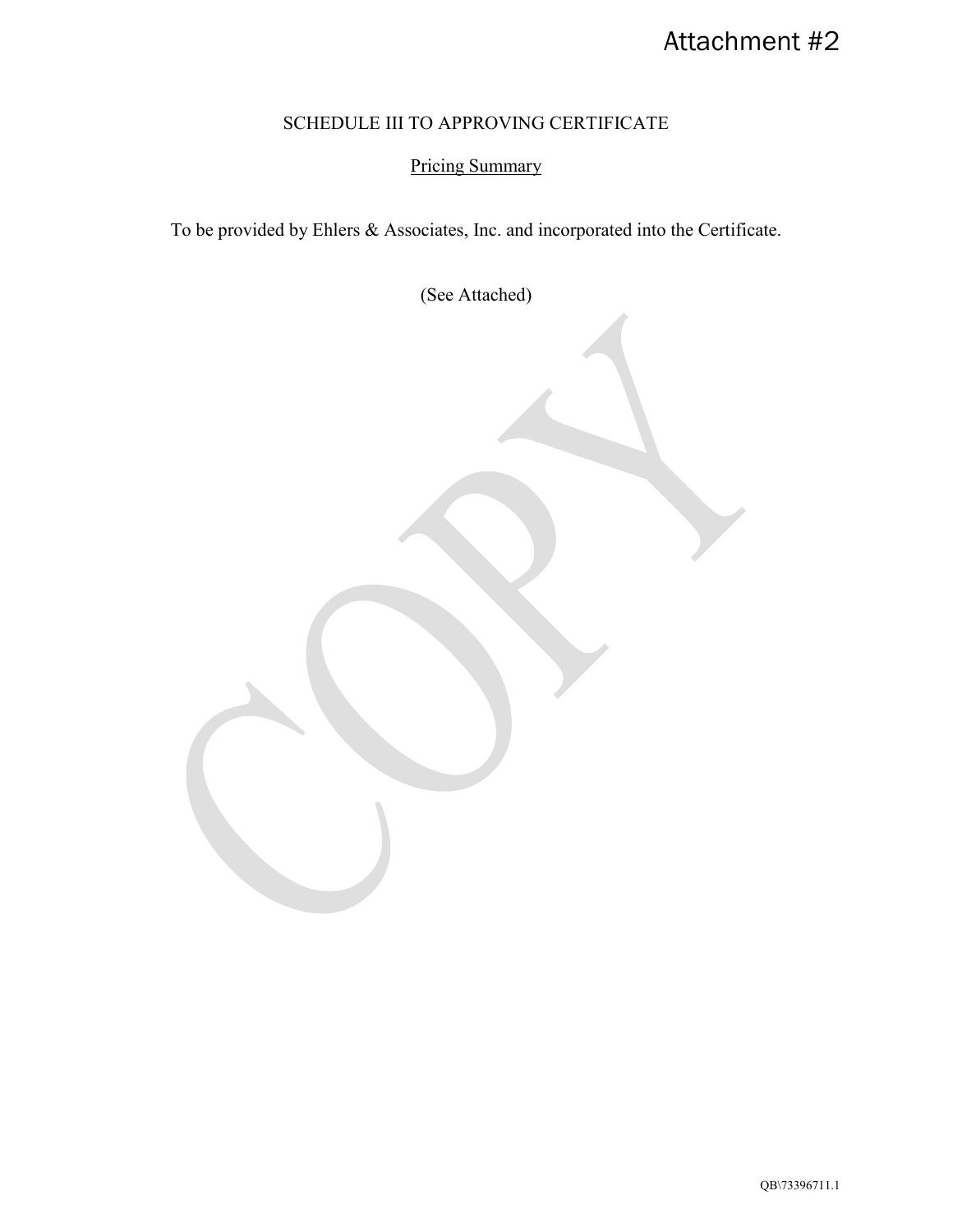## SCHEDULE IV TO APPROVING CERTIFICATE

## Debt Service Schedule and Irrepealable Tax Levies

To be provided by Ehlers & Associates, Inc. and incorporated into the Certificate.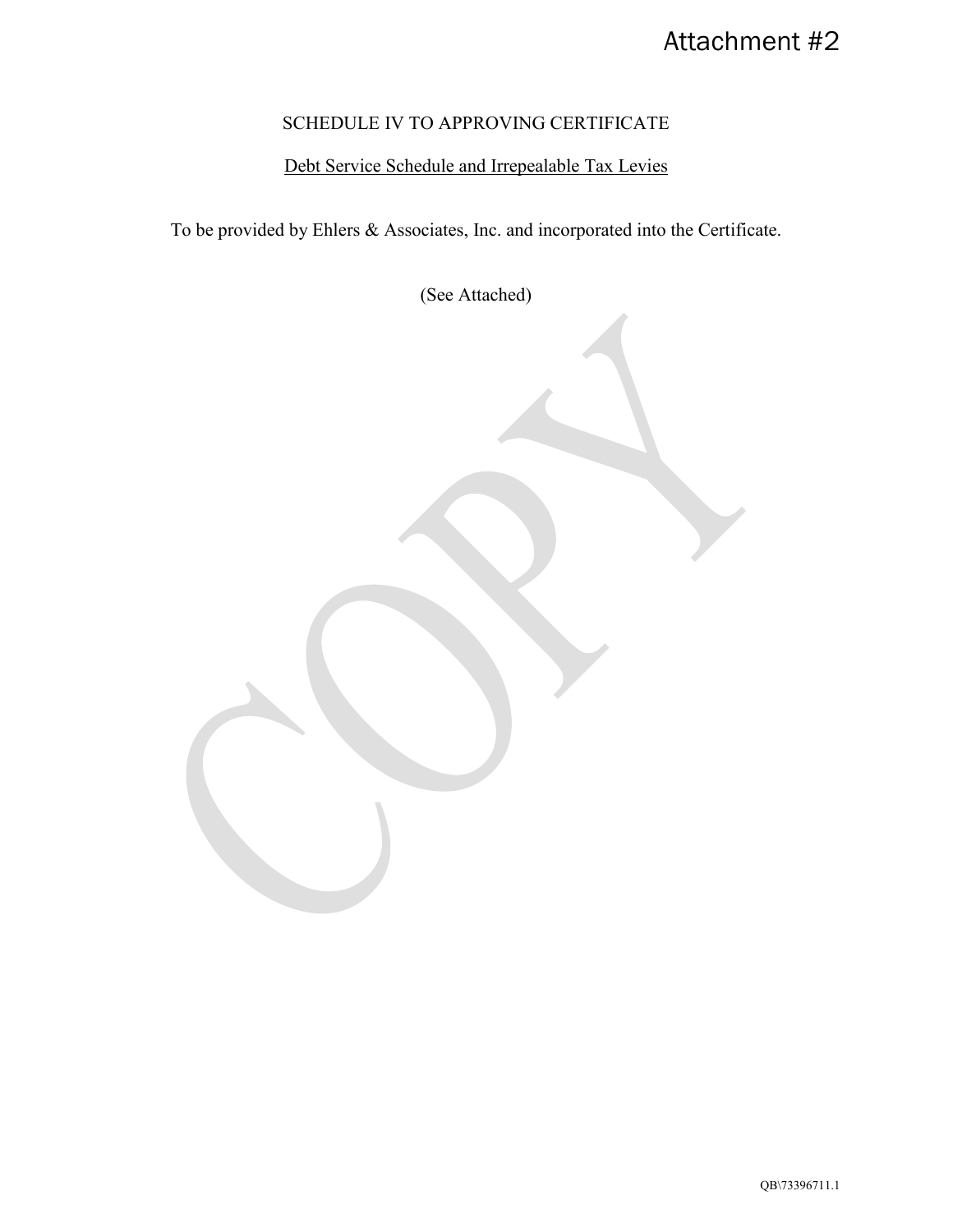### **[**SCHEDULE MRP TO APPROVING CERTIFICATE

#### Mandatory Redemption Provision

The Notes due on May  $1, \ldots, \ldots$  and  $\ldots$  (the "Term Bonds") are subject to mandatory redemption prior to maturity by lot (as selected by the Depository) at a redemption price equal to One Hundred Percent (100%) of the principal amount to be redeemed plus accrued interest to the date of redemption, from debt service fund deposits which are required to be made in amounts sufficient to redeem on May 1 of each year the respective amount of Term Bonds specified below:

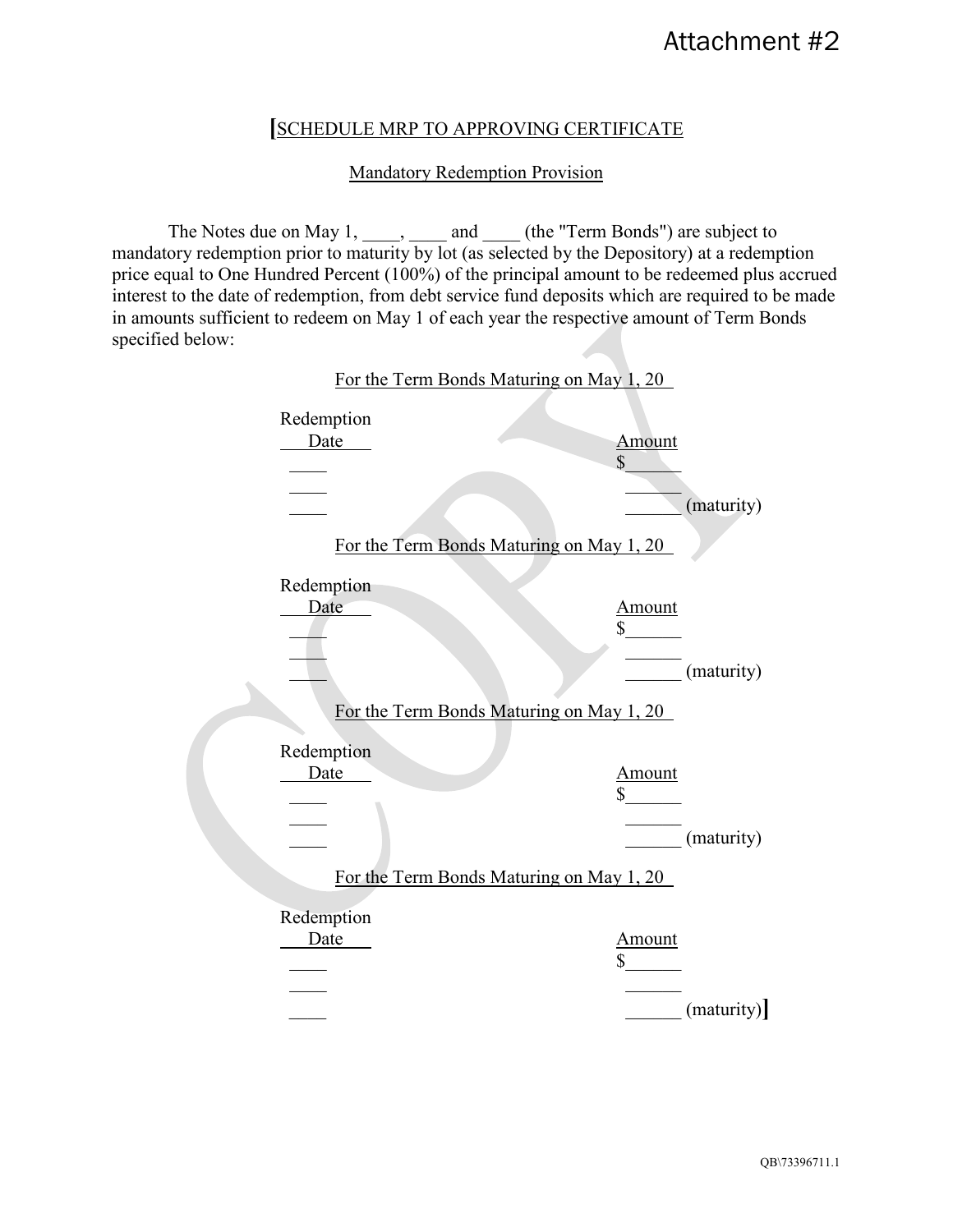#### EXHIBIT B

#### (Form of Note)

|                                            | UNITED STATES OF AMERICA                         |                         |                |  |  |
|--------------------------------------------|--------------------------------------------------|-------------------------|----------------|--|--|
| <b>REGISTERED</b>                          | <b>STATE OF WISCONSIN</b>                        |                         | <b>DOLLARS</b> |  |  |
|                                            | WOOD COUNTY                                      |                         |                |  |  |
| $NO. R-$                                   | <b>CITY OF WISCONSIN RAPIDS</b>                  |                         |                |  |  |
|                                            | GENERAL OBLIGATION PROMISSORY NOTE, SERIES 2022A |                         |                |  |  |
|                                            |                                                  |                         |                |  |  |
| <b>MATURITY DATE:</b>                      | <b>ORIGINAL DATE OF ISSUE:</b>                   | <b>INTEREST RATE:</b>   | <b>CUSIP:</b>  |  |  |
|                                            |                                                  |                         |                |  |  |
| May $1,$                                   | .2022                                            | $\frac{0}{0}$           |                |  |  |
|                                            |                                                  |                         |                |  |  |
| DEPOSITORY OR ITS NOMINEE NAME: CEDE & CO. |                                                  |                         |                |  |  |
|                                            |                                                  |                         |                |  |  |
| PRINCIPAL AMOUNT:                          |                                                  | <b>THOUSAND DOLLARS</b> |                |  |  |
|                                            | ſ\$                                              |                         |                |  |  |

FOR VALUE RECEIVED, the City of Wisconsin Rapids, Wood County, Wisconsin (the "City"), hereby acknowledges itself to owe and promises to pay to the Depository or its Nominee Name (the "Depository") identified above (or to registered assigns), on the maturity date identified above, the principal amount identified above, and to pay interest thereon at the rate of interest per annum identified above, all subject to the provisions set forth herein regarding redemption prior to maturity. Interest shall be payable semi-annually on May 1 and November 1 of each year commencing on May 1, 2023 until the aforesaid principal amount is paid in full. Both the principal of and interest on this Note are payable to the registered owner in lawful money of the United States. Interest payable on any interest payment date shall be paid by wire transfer to the Depository in whose name this Note is registered on the Bond Register maintained by Bond Trust Services Corporation, Roseville, Minnesota (the "Fiscal Agent") or any successor thereto at the close of business on the 15th day of the calendar month next preceding each interest payment date (the "Record Date"). This Note is payable as to principal upon presentation and surrender hereof at the office of the Fiscal Agent.

For the prompt payment of this Note together with interest hereon as aforesaid and for the levy of taxes sufficient for that purpose, the full faith, credit and resources of the City are hereby irrevocably pledged.

This Note is one of an issue of Notes aggregating the principal amount of \$  $\,$ , all of which are of like tenor, except as to denomination, interest rate**[**, redemption provision**]** and maturity date, issued by the City pursuant to the provisions of Section 67.12(12), Wisconsin Statutes, for public purposes, including paying the cost of street improvement projects, and refunding certain outstanding obligations of the City, including interest on them, as authorized by a resolution adopted on April 18, 2022, as supplemented by a Certificate Approving the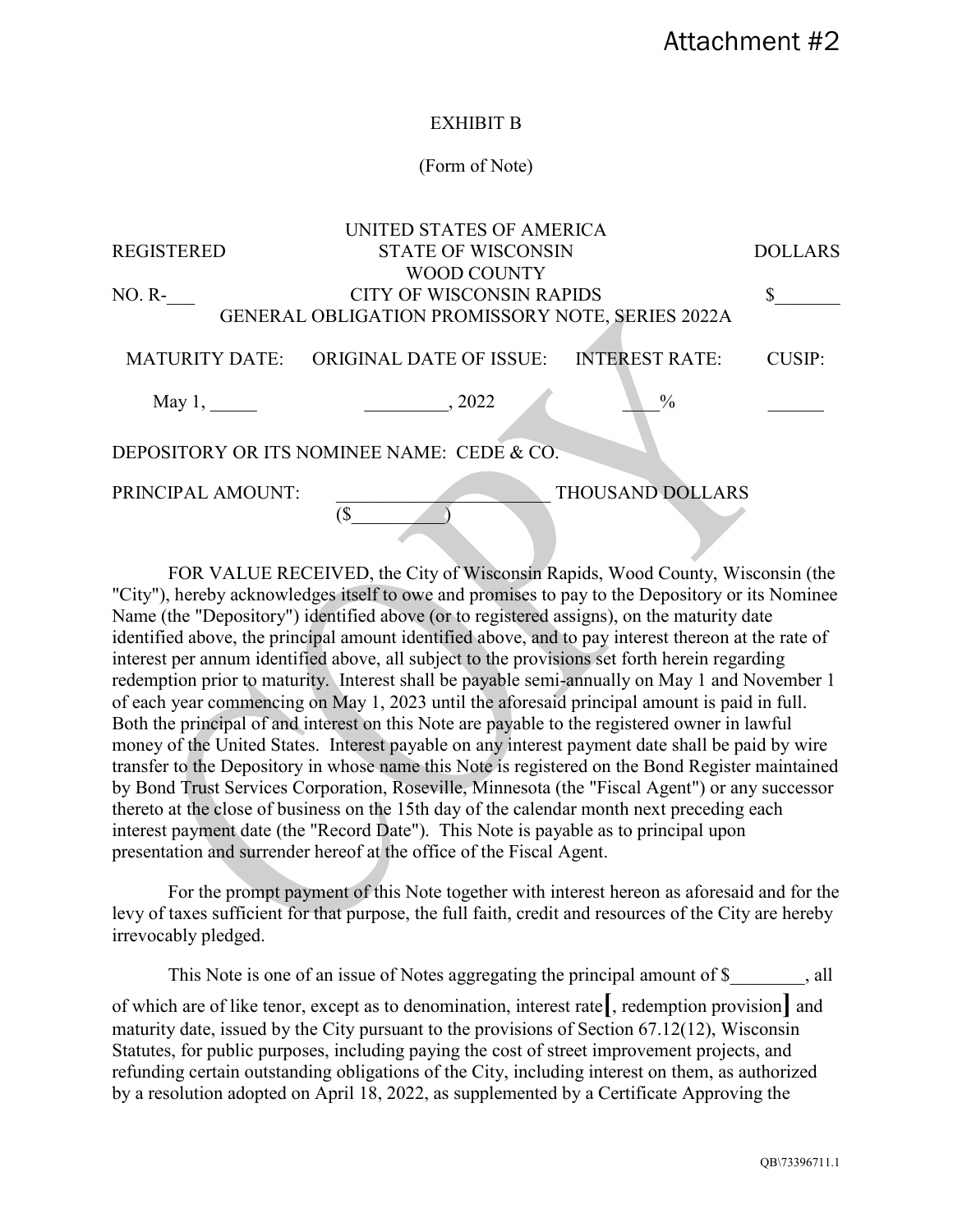Preliminary Official Statement and Details of General Obligation Promissory Notes, Series 2022A, dated . 2022 (collectively, the "Resolution"). Said Resolution is recorded in the official minutes of the Common Council for said date.

**[**The Notes are not subject to optional redemption.**]**

**[**The Notes maturing on May 1, 20\_\_\_ and thereafter are subject to redemption prior to maturity, at the option of the City, on May 1, 20  $\phantom{0}$  or on any date thereafter. Said Notes are redeemable as a whole or in part, and if in part, from maturities selected by the City, and within each maturity by lot (as selected by the Depository), at the principal amount thereof, plus accrued interest to the date of redemption.**]**

**[**The Notes maturing in the years \_\_\_\_\_\_\_\_ are subject to mandatory redemption by lot as provided in the Resolution, at the redemption price of par plus accrued interest to the date of redemption and without premium.**]**

**[**In the event the Notes are redeemed prior to maturity, as long as the Notes are in book-entry-only form, official notice of the redemption will be given by mailing a notice by registered or certified mail, overnight express delivery, facsimile transmission, electronic transmission or in any other manner required by the Depository, to the Depository not less than thirty (30) days nor more than sixty (60) days prior to the redemption date. If less than all of the Notes of a maturity are to be called for redemption, the Notes of such maturity to be redeemed will be selected by lot. Such notice will include but not be limited to the following: the designation, date and maturities of the Notes called for redemption, CUSIP numbers, and the date of redemption. Any notice provided as described herein shall be conclusively presumed to have been duly given, whether or not the registered owner receives the notice. The Notes shall cease to bear interest on the specified redemption date provided that federal or other immediately available funds sufficient for such redemption are on deposit at the office of the Depository at that time. Upon such deposit of funds for redemption the Notes shall no longer be deemed to be outstanding.**]**

It is hereby certified and recited that all conditions, things and acts required by law to exist or to be done prior to and in connection with the issuance of this Note have been done, have existed and have been performed in due form and time; that the aggregate indebtedness of the City, including this Note and others issued simultaneously herewith, does not exceed any limitation imposed by law or the Constitution of the State of Wisconsin; and that a direct annual irrepealable tax has been levied sufficient to pay this Note, together with the interest thereon, when and as payable.

This Note has been designated by the Common Council as a "qualified tax-exempt obligation" pursuant to the provisions of Section 265(b)(3) of the Internal Revenue Code of 1986, as amended.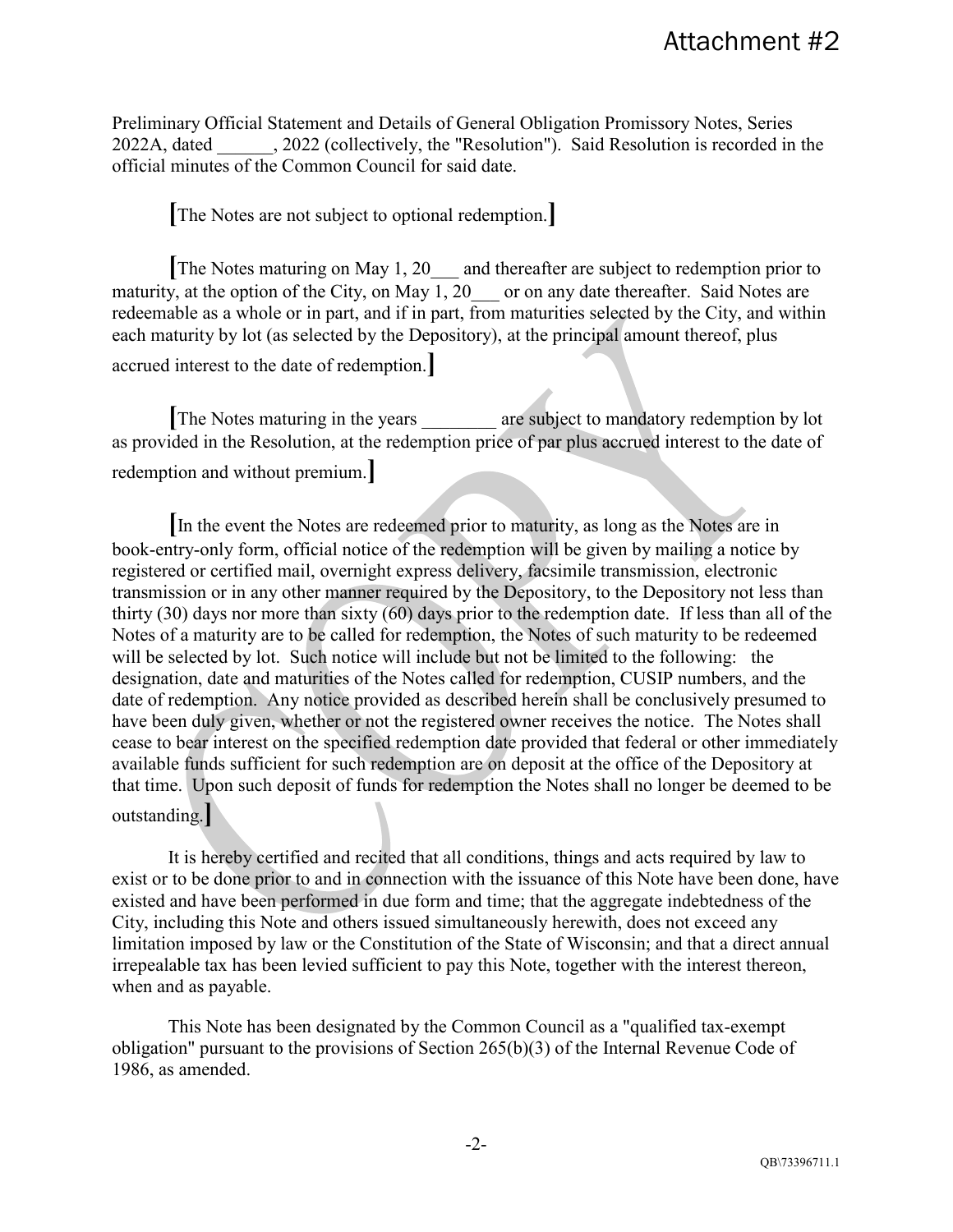This Note is transferable only upon the books of the City kept for that purpose at the office of the Fiscal Agent, only in the event that the Depository does not continue to act as depository for the Notes, and the City appoints another depository, upon surrender of the Note to the Fiscal Agent, by the registered owner in person or his duly authorized attorney, together with a written instrument of transfer (which may be endorsed hereon) satisfactory to the Fiscal Agent duly executed by the registered owner or his duly authorized attorney. Thereupon a new fully registered Note in the same aggregate principal amount shall be issued to the new depository in exchange therefor and upon the payment of a charge sufficient to reimburse the City for any tax, fee or other governmental charge required to be paid with respect to such registration. The

Fiscal Agent shall not be obliged to make any transfer of the Notes **[**(i)**]** after the Record Date**[**, (ii) during the fifteen (15) calendar days preceding the date of any publication of notice of any proposed redemption of the Notes, or (iii) with respect to any particular Note, after such Note has

been called for redemption**]**. The Fiscal Agent and City may treat and consider the Depository in whose name this Note is registered as the absolute owner hereof for the purpose of receiving payment of, or on account of, the principal or redemption price hereof and interest due hereon and for all other purposes whatsoever. The Notes are issuable solely as negotiable, fullyregistered Notes without coupons in the denomination of \$5,000 or any integral multiple thereof.

This Note shall not be valid or obligatory for any purpose until the Certificate of Authentication hereon shall have been signed by the Fiscal Agent.

No delay or omission on the part of the owner hereof to exercise any right hereunder shall impair such right or be considered as a waiver thereof or as a waiver of or acquiescence in any default hereunder.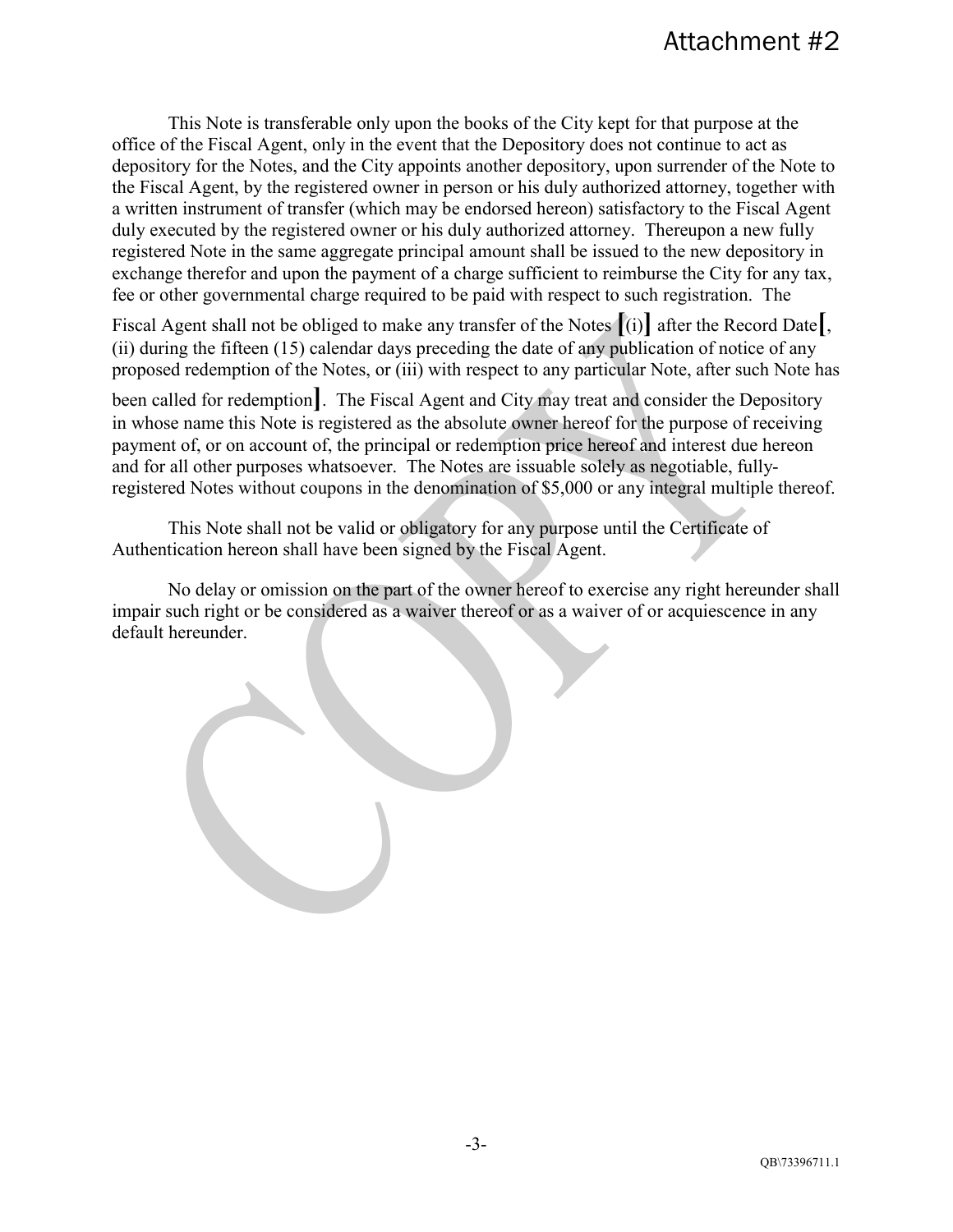IN WITNESS WHEREOF, the City of Wisconsin Rapids, Wood County, Wisconsin, by its governing body, has caused this Note to be executed for it and in its name by the manual or facsimile signatures of its duly qualified Mayor and City Clerk; and to be sealed with its official or corporate seal, if any, all as of the original date of issue specified above.

CITY OF WISCONSIN RAPIDS WOOD COUNTY, WISCONSIN By: Shane E. Blaser Mayor (SEAL)  $\mathbf{By:}$ Jennifer M. Gossick City Clerk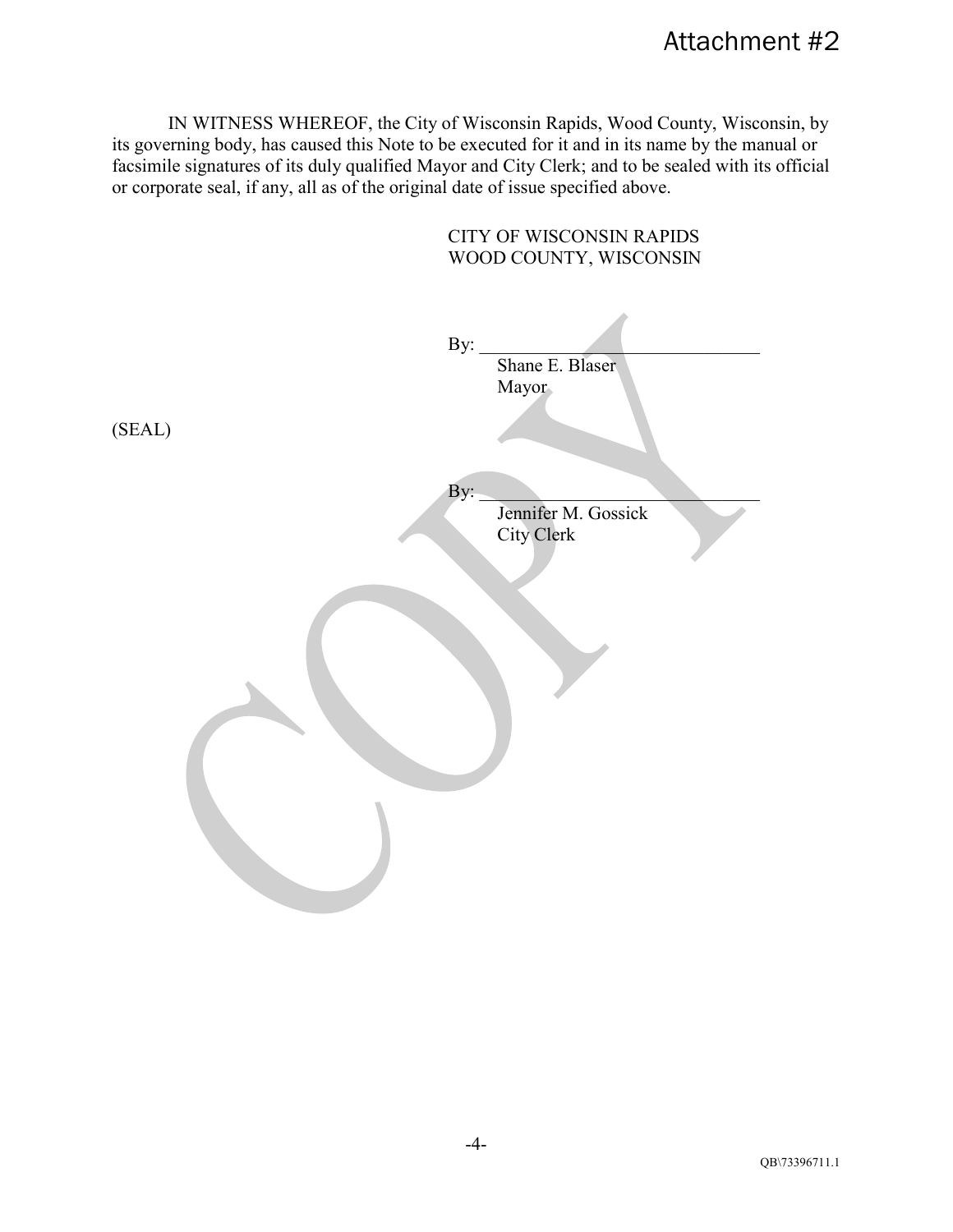Date of Authentication: \_\_\_\_\_\_\_\_\_\_\_\_\_\_\_, \_\_\_\_\_\_

## CERTIFICATE OF AUTHENTICATION

 This Note is one of the Notes of the issue authorized by the within-mentioned Resolution of the City of Wisconsin Rapids, Wood County, Wisconsin.

> BOND TRUST SERVICES CORPORATION, ROSEVILLE, MINNESOTA

 $\mathbf{By}$ **Authorized Signatory** 

QB\73396711.1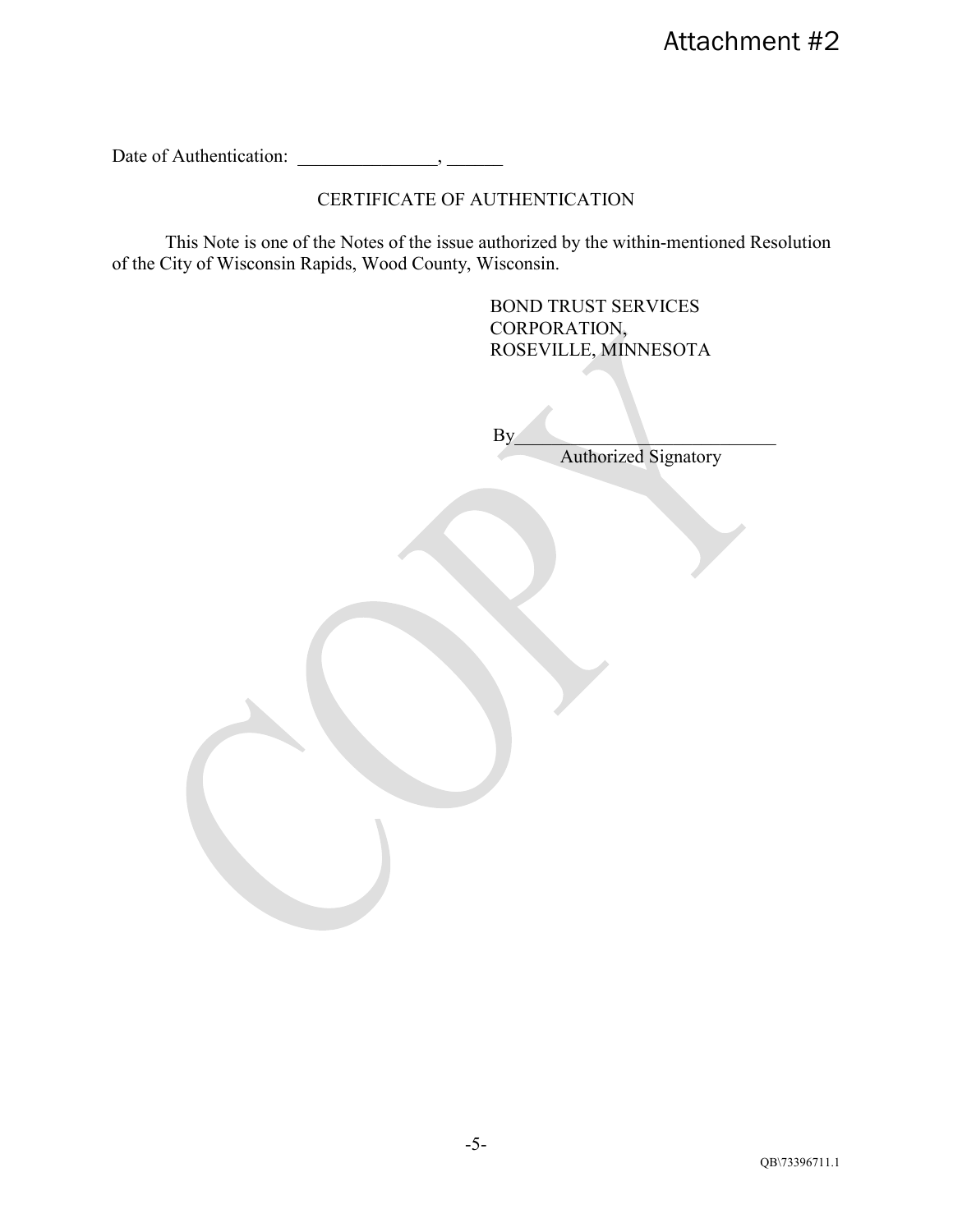### ASSIGNMENT

### FOR VALUE RECEIVED, the undersigned sells, assigns and transfers unto

\_\_\_\_\_\_\_\_\_\_\_\_\_\_\_\_\_\_\_\_\_\_\_\_\_\_\_\_\_\_\_\_\_\_\_\_\_\_\_\_\_\_\_\_\_\_\_\_\_\_\_\_\_\_\_\_\_\_\_\_\_\_\_\_\_\_\_\_\_\_\_\_\_\_\_\_ (Name and Address of Assignee)

(Social Security or other Identifying Number of Assignee)

\_\_\_\_\_\_\_\_\_\_\_\_\_\_\_\_\_\_\_\_\_\_\_\_\_\_\_\_\_\_\_\_\_\_\_\_\_\_\_\_\_\_\_\_\_\_\_\_\_\_\_\_\_\_\_\_\_\_\_\_\_\_\_\_\_\_\_\_\_\_\_\_\_\_\_\_

the within Note and all rights thereunder and hereby irrevocably constitutes and appoints \_\_\_\_\_\_\_\_\_\_\_\_\_\_\_\_\_\_\_\_\_\_\_\_\_\_\_\_\_\_\_\_\_\_\_\_\_\_, Legal Representative, to transfer said Note on the books kept for registration thereof, with full power of substitution in the premises.

Dated:

Signature Guaranteed:

or Securities Firm)

 $\mathcal{L}=\mathcal{L}=\mathcal{L}=\mathcal{L}=\mathcal{L}=\mathcal{L}=\mathcal{L}=\mathcal{L}=\mathcal{L}=\mathcal{L}=\mathcal{L}=\mathcal{L}=\mathcal{L}=\mathcal{L}=\mathcal{L}=\mathcal{L}=\mathcal{L}=\mathcal{L}=\mathcal{L}=\mathcal{L}=\mathcal{L}=\mathcal{L}=\mathcal{L}=\mathcal{L}=\mathcal{L}=\mathcal{L}=\mathcal{L}=\mathcal{L}=\mathcal{L}=\mathcal{L}=\mathcal{L}=\mathcal{L}=\mathcal{L}=\mathcal{L}=\mathcal{L}=\mathcal{L}=\mathcal{$ (e.g. Bank, Trust Company (Depository or Nominee Name)

> NOTICE: This signature must correspond with the name of the Depository or Nominee Name as it appears upon the face of the within Note in every particular, without alteration or enlargement or any change whatever.

 $\mathcal{L}_\text{max}$  , where  $\mathcal{L}_\text{max}$  is the set of the set of the set of the set of the set of the set of the set of the set of the set of the set of the set of the set of the set of the set of the set of the set of the se (Authorized Officer)